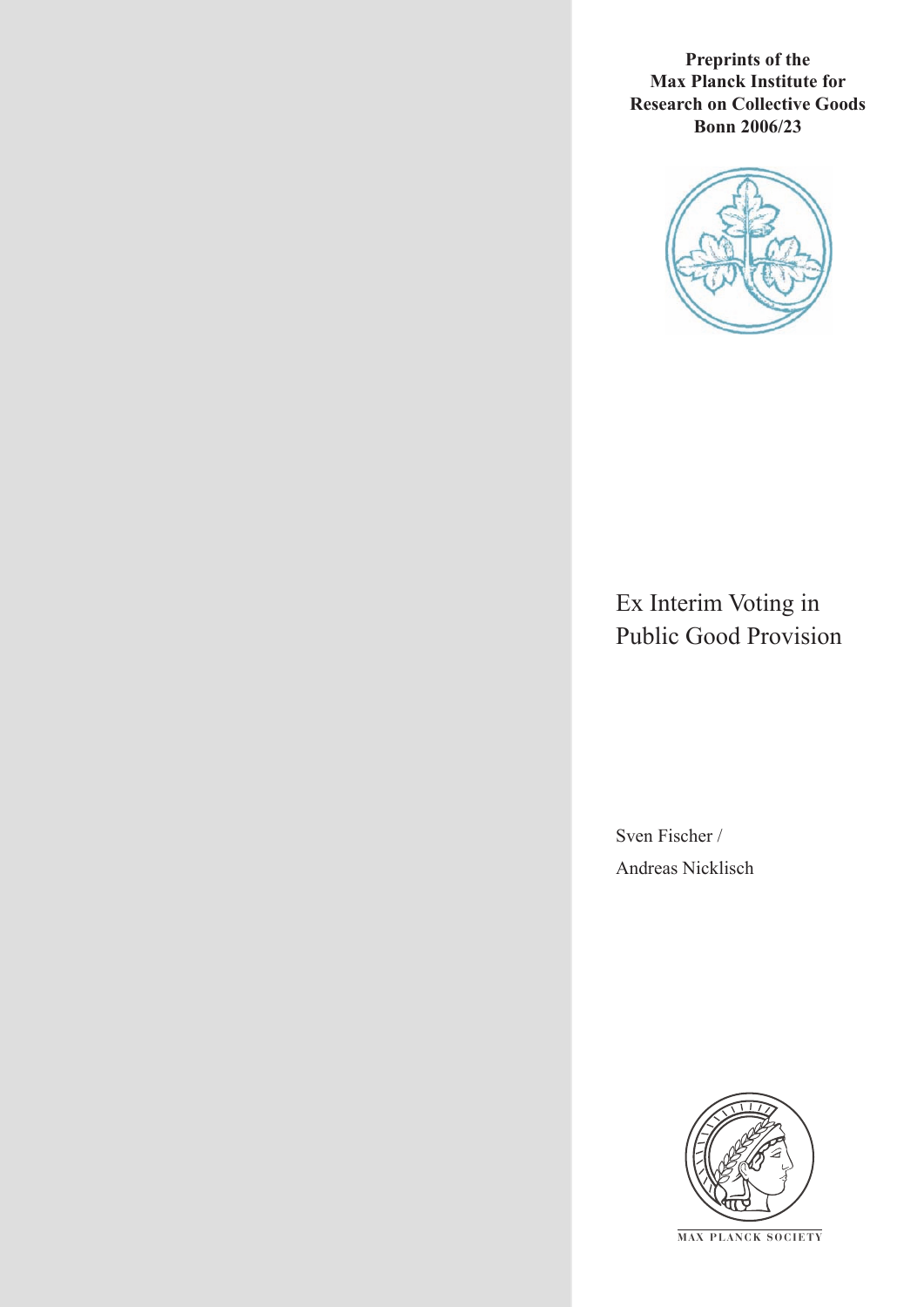

# **Ex Interim Voting in Public Good Provision**

Sven Fischer / Andreas Nicklisch

September 2006

Max Planck Institute for Research on Collective Goods, Kurt-Schumacher-Str. 10, D-53113 Bonn http://www.coll.mpg.de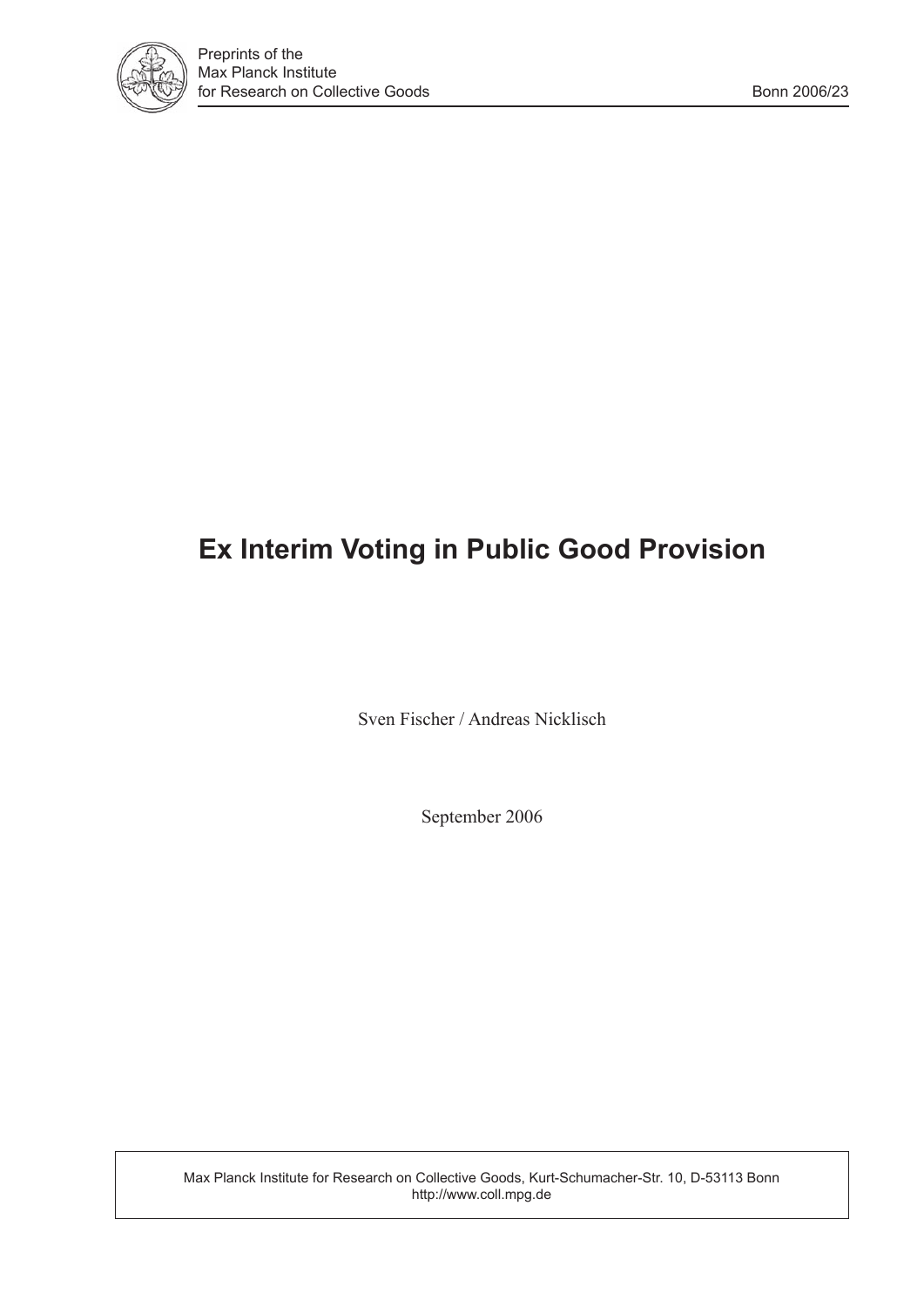## Ex Interim Voting in Public Good Provision

## by Sven Fischer and Andreas Nicklisch<sup>∗</sup>

We report the results of an experimental study that compares voting mechanisms in the provision of public goods. Subjects can freely decide how much they want to contribute. Whether the public good is finally provided is decided by a referendum under full information about all contributions. If provision is rejected, contributions are reduced by a fee and reimbursed. We compare unanimity with majority voting and both to the baseline of cheap talk. Contributions are highest under unanimity. Yet, results concerning overall efficiency are mixed. When provision occurs, only unanimity enhances efficiency. Overall, however, unanimity leads to too many rejections. (JEL: C 72, C 91, H 41)

#### 1 Introduction

Public goods are a central and extensively researched problem in economics. There is an enormous amount of theoretical and experimental literature. Much of the theoretical literature tries to find a mechanism in order to solve the free-rider problem  $(e.g., via an optimal tax mechanism as in GROVES AND LEDYARD [1977]).$  Experimental research on public goods centers around the voluntary contribution mechanism (VCM). Experimental behavior of the majority of players differs substantially from the individually rational solution. Several studies on simple linear public good games demonstrate that only a minority of subjects free-ride, while the overwhelming majority behave as conditional cooperators (e.g., FISCHBACHER, GÄCHTER, and Fehr [2001]). Conditional cooperators increase their own contribution as the contributions of others increase.

By cooperating in providing a public good, agents can jointly increase their individual payoffs. However, cooperation always entails a risk of exploitation. If one could condition one's own contribution on that of others, this, of course, could be avoided. Yet, how do we deal with the risk that cooperation will be exploited? Are there mechanisms which diminish this risk? The economic literature offers several approaches: sequential contribution announcements (e.g., Moxnes and

<sup>∗</sup>The authors would like to thank the participants and the discussants at the Bad Meinberg conference, and René Levinsky for valuable comments and suggestions.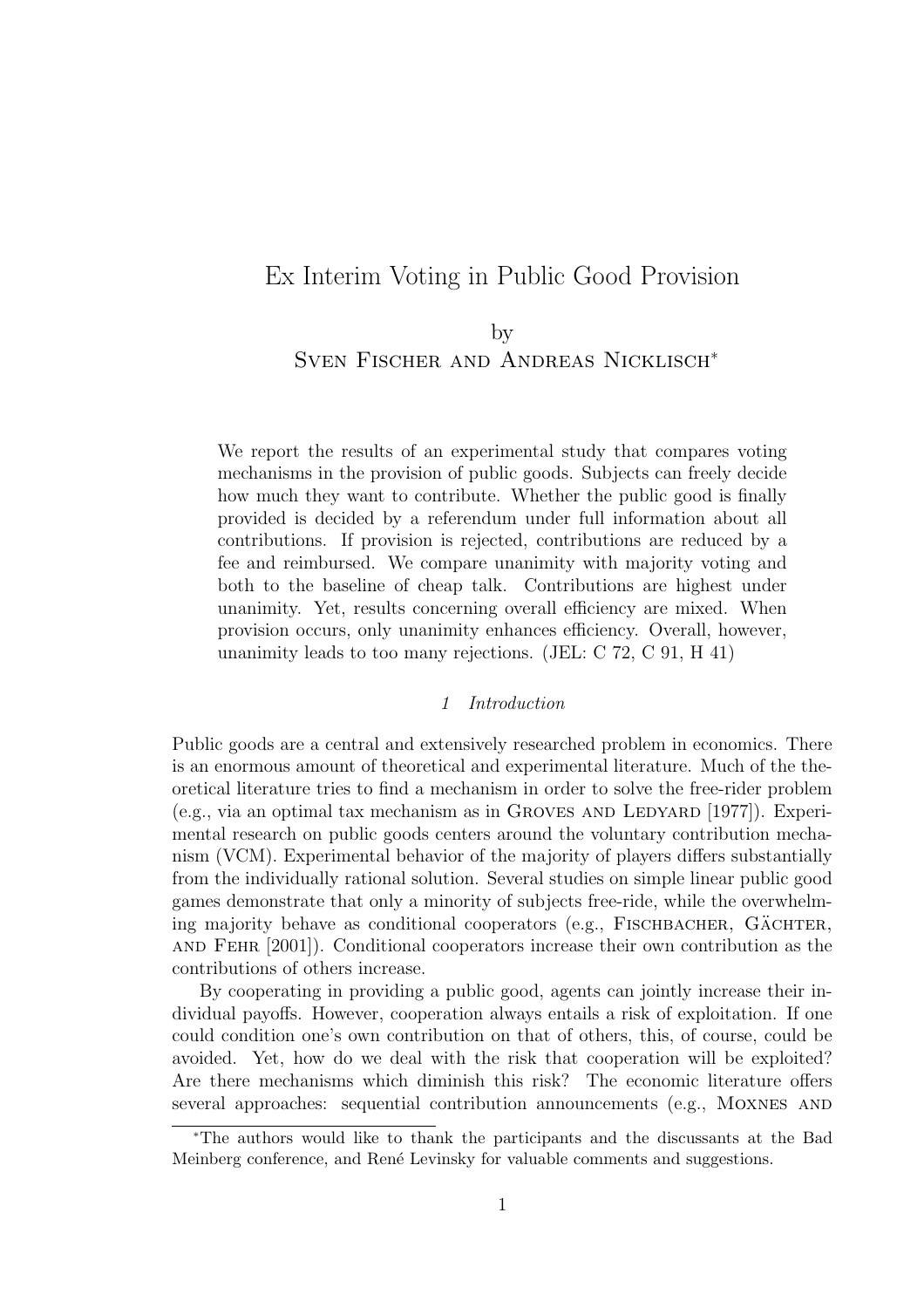Van der Heijden [2003], Potters, Sefton, and Vesterlund [2005]), regrouping of players according to their previous contributions (e.g., Ehrhart and KESER [1999], PAGE, PUTTERMAN, AND UNEL [2005]), intergenerational advising among players (e.g., CHAUDHURI, GRAZIANO, AND MAITRA [2006]) or ex post punishment/reward mechanisms, which allow participants to de-/increase others' payoffs at their own cost (e.g., OSTROM, WALKER, AND GARDNER [1992], FEHR AND GACHTER  $[2000]$ . The results of the sequential contribution announcements indicate a high correlation between contributions of leaders (players who announce their contributions first) and followers,<sup>1</sup> while advising, regrouping and punishment mechanisms increase contributions quite substantially.

Our study follows a different approach. We combine a linear public good game with a subsequent voting stage. After all, in every democracy most public goods are decided upon via referendums. LEDYARD AND PALFREY [2002] give a theoretical justification for the ubiquitous use of referendums. They prove that under certain conditions the performance of an interim efficient<sup>2</sup> public good mechanism can be approximated by referendums. A broad empirical literature has examined the various aspects of referendums for the allocation of public resources (e.g., Romer, ROSENTHAL, AND MUNLEY [1992]). While in most cases referendums are held with a limited number of elected representatives, special interest has been directed towards the cases in which referendums are held with the entire electorate (on the level of municipalities as the most prominent example in Switzerland, see Frey [1994]). Indeed, empirical studies provide evidence that public good provision is more efficient in direct democracies (e.g., POMMEREHNE [1978], FELD AND MATSUSAKA [2003]).

There are several ways referendums can be implemented in public good game experiments. Generally, one can distinguish between ex ante, ex interim, and ex post voting mechanisms. Ex post voting mechanisms allow participants to decide upon the structure of the public good game in the consecutive period, for example, by voting to ostracize a particular player (e.g., MASCLET *et al.* [2003], CINYABUGUMA, PAGE, AND PUTTERMAN [2005]).<sup>3</sup> Ex ante voting refers to mechanisms which, e.g. allow group members to decide about the introduction of a fee mechanism before they determine their contributions (e.g., FELD AND TYRAN [2002]). This article, however, concentrates on ex interim voting. Here, players decide on the provision of a public good after they have contributed. If the voting mechanism rejects provision, contributions are reimbursed. Based on the particular decision rule, the ex interim mechanism allows us to manipulate the risk of exploitation.

So far there has been little research on ex interim voting in public good provision. The authors of this study are only aware of the paper by BANKS, PLOTT, AND PORTER [1988]. They (among others) compare the performance of a VCM with a

<sup>1</sup>Of course, here the exploitation problem for leaders remains unsolved.

<sup>&</sup>lt;sup>2</sup>For a definition of interim efficiency in public goods, see LEDYARD AND PALFREY [1999].

<sup>3</sup>For a theoretical model applying ostracism, see Hirshleifer and Rasmusen [1989].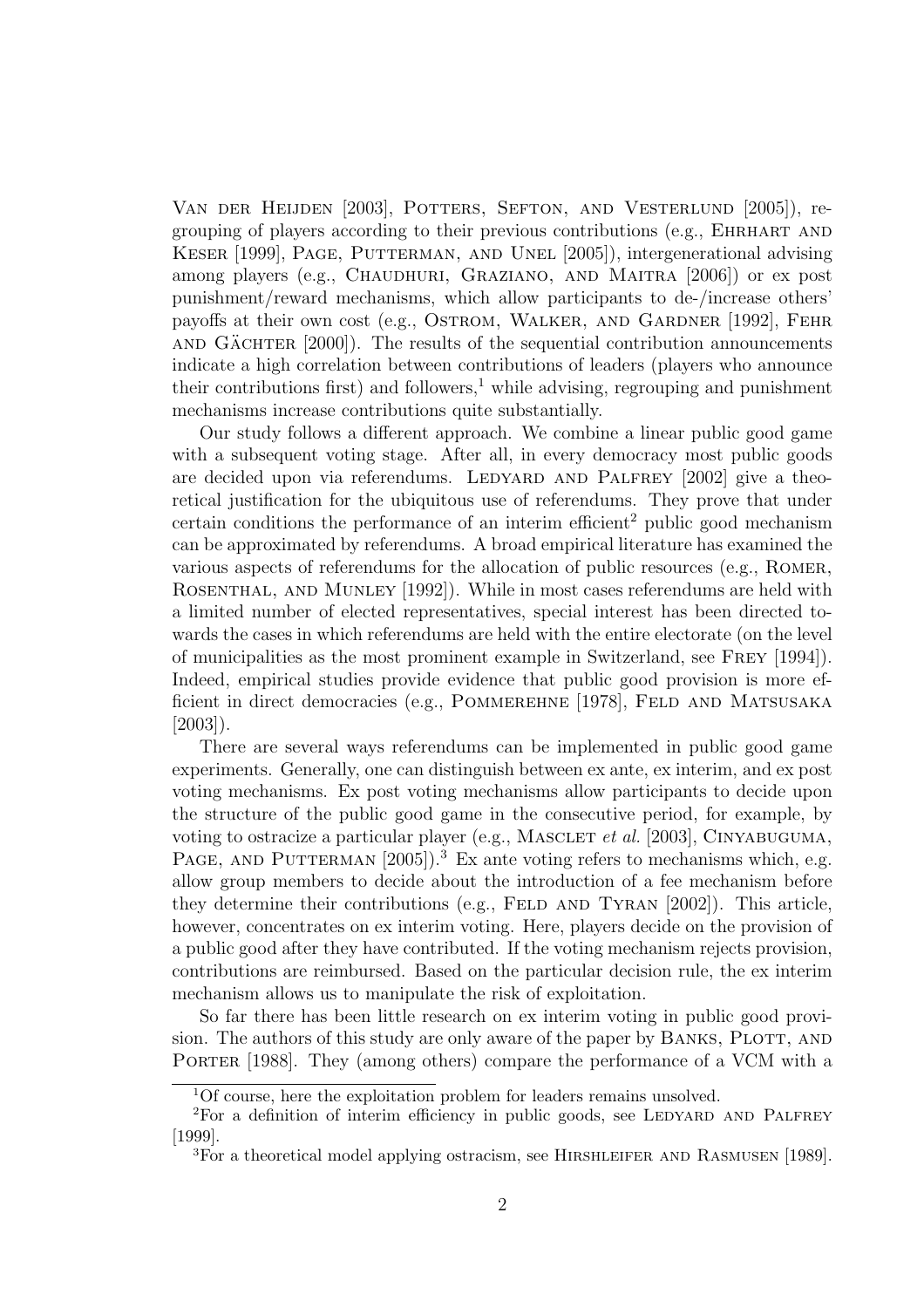VCM with posterior unanimity voting. Subjects either play a public good game by only deciding how much to contribute, or by first deciding upon their contribution before voting on whether, with the given and known contributions, the public good should actually be provided. Only if all vote for the installation is the public good finally paid to the players. The experiments find that, while contributions in the referendum treatment are higher, over all efficiency decreases as the unanimity mechanism leads to many rejections. Although there are cases in the real world with an unanimity voting rule, the most prominent case is that of majority voting. This is why, in this paper we compare the efficiency of a majority to that of a unanimity referendum.

In a very stylized form this is related to a recent discussion concerning the modus operandi of the European Union. Since it's enlargement to 25 member states, there is an intensive discussion as how to change the rules for decision finding in order to cope with the increased number of members (see, e.g., SCHIMMELFENNIG AND SEDELMEIER  $[2002]$ ). In the past many decisions could only be made unanimously. Since it's enlargement from 16 to 25 members, it is now argued that the EU will be unable to make decisions on important issues. It is thus argued that the majority rule should be applied to several topics and problems. An important question albeit one that is often ignored in this context is which method leads to better decisions.

Obviously, a union of nations is a much more complicated thing than a simple public good game. However, in a very stylized way, the purpose of a union is to jointly create a public good. States coordinate in order to create a common market, a monetary union or else because they at least think that this benefits all of them. But how do they contribute to this common good? Besides monetary payments, member states pay by political effort, by giving up sovereignty and by allowing economic powers to be shifted.

Another very recent example is the effort by members of the United Nations to create a military force in order to supervise the truce in the Democratic Republic of the Kongo during the coming elections. In this case, member states first name the size of their contingent before voting unanimously on whether this is sufficient to actually justify engaging in that war torn region.

In this study we introduce a standard model for a public good game with voluntary contribution levels but ex interim voting in which these is complete information on whether the public good is actually being provided. We compare unanimity and majority voting to a baseline treatment with automatic provision. If the provision of the good is rejected, contributions are reimbursed, yet a small fee is extracted as a transaction fee. We test our model of public good provision in a series of laboratory experiments where subjects repeatedly play our game for a finite number of periods. Although there are many aspects which may affect the efficiency of the two voting mechanisms in this context, we, for now, abstain from introducing more than our single treatment, the voting mechanism.

This paper is organized as follows: In section 2 we introduce the model. Furthermore, we elaborate hypotheses for players' behavior and discuss counter-arguments.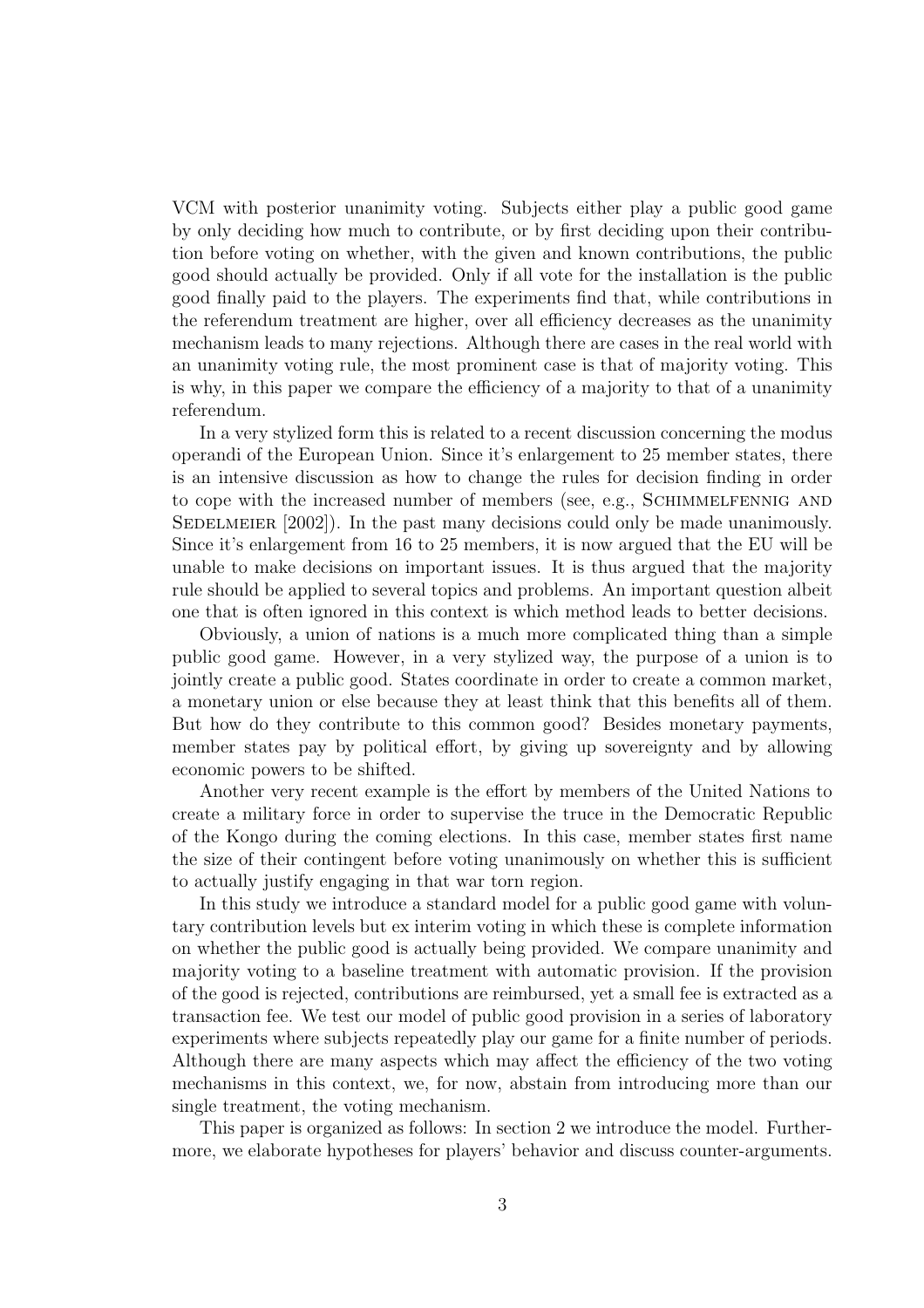Section 3 reports the experimental design, section 4 the results of the laboratory experiments, and section 5 concludes the paper with a discussion of the findings.

#### 2 Public Good Game with Ex Interim Voting

In the following we introduce our public goods model. By and large we reduce the public goods problem to what we view as its most important aspects. More specifically, for example, we neither introduce different contribution costs nor non constant (decreasing) marginal productivity of the public good (e.g., as in SMITH [1980]). We rather rely on the most simple model as, for example, analyzed by ISAAC, MCCUE, AND PLOTT [1985]. We also keep the voting stage as simple as possible by using equal voting weights.

#### 2.1 The Game

We define a simple *n*-person linear public good game. More specifically, there are  $n \geq 2$  players, each of whom can contribute to a linear public good. Each player i receives an initial endowment of  $e_i > 0$ . We denote player is contribution to the public good by  $g_i$   $(0 \leq g_i \leq e_i)$  and the sum of contributions of all players by G. Further, the marginal rate of per capita return of the public good, denoted as  $\alpha$  ( $1/n < \alpha < 1$ ), is identical for all players. After each player determines his contribution, she is informed about the contributions by others and decides on her vote<sup>4</sup>  $\varphi_i$  such that

(1) 
$$
\varphi_i = \begin{cases} 1 & \text{if player } i \text{ votes for the public good,} \\ 0 & \text{otherwise.} \end{cases}
$$

Whether the public good is provided after the vote depends on the voting mechanism. The voting operator  $\Phi$  is defined as a function of the set of all votes  $\varphi = {\varphi_1, \varphi_2, \ldots, \varphi_n}$  as

(2) 
$$
\Phi(\varphi) = \begin{cases} 1 & \text{if the public good is provided,} \\ 0 & \text{otherwise.} \end{cases}
$$

We introduce a fee  $f$ , which has to be paid by those who promised a positive contribution if the public good is not provided. Thus, in conflict only those who wished to contribute have to pay it. One could think of this fee as transaction or opportunity costs, for example, in the sense of lost interest. Alternatively, fee f represents the costs of conflict that only concern those who intended to create a public good  $(g_i > 0)$  in the first place. More specifically, if the public good is

<sup>4</sup>Of course, one may argue that only those players should be allowed to vote who contributed. However, players perhaps do not want the good to be provided, so they do not contribute and, furthermore, veto the provision.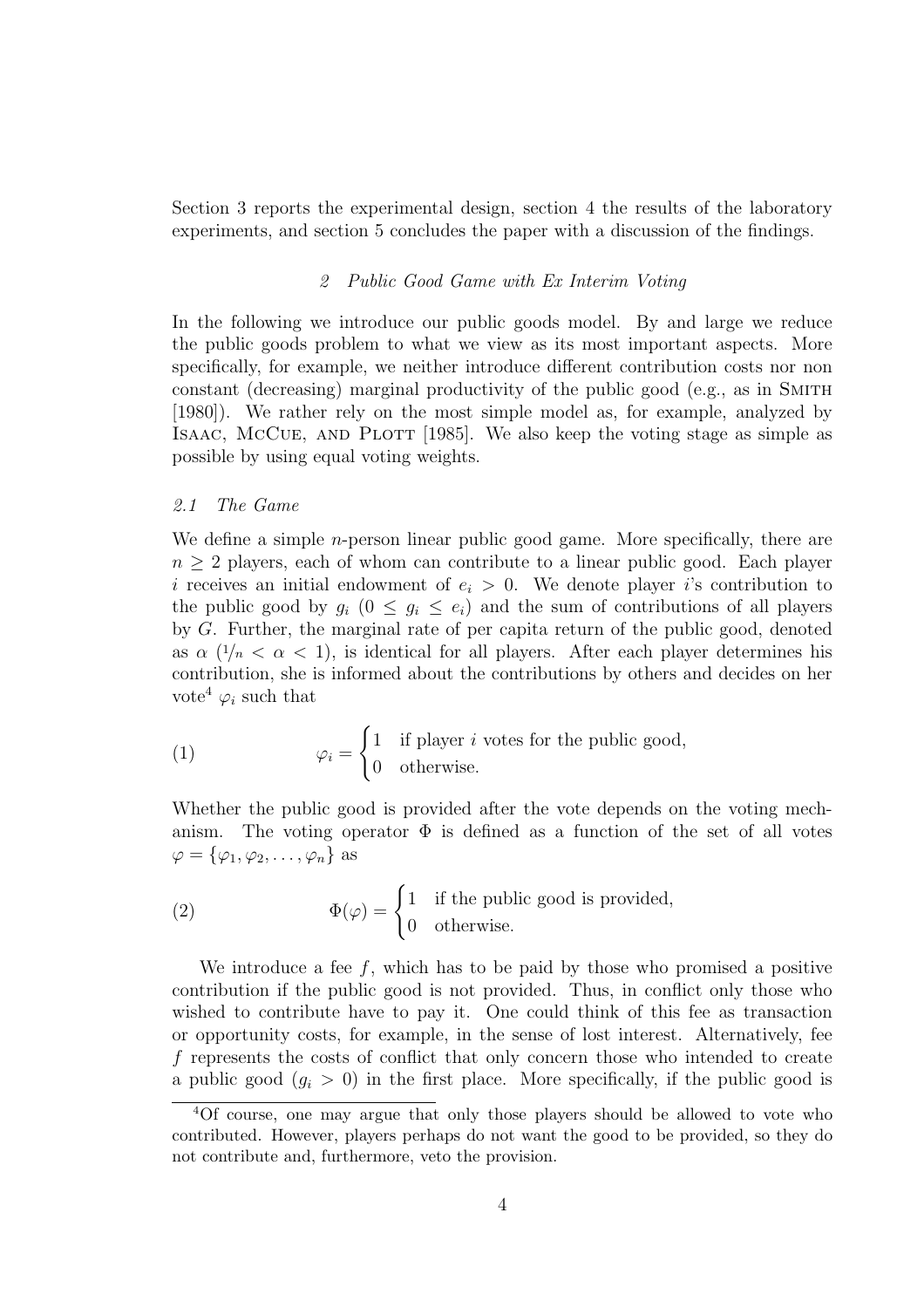rejected, all players who contributed have to pay the same fee, which, however, never exceeds their contribution  $(f \leq g_i \forall i)$ ; that is, f equals the smallest possible positive contribution,  $f = \min_k \{g_k | 0 \langle g_k \rangle \leq e_k\}$ . Of course, the fee is common knowledge at the beginning of the game.

Therefore, defining  $\delta_i = \text{sign}(q_i)$ , player i's payoff equals

(3) 
$$
\pi_i = e_i + \Phi(\alpha G - g_i) - (1 - \Phi)\delta_i f.
$$

We compare two voting mechanisms: unanimity voting versus majority voting. The unanimity voting mechanism is defined as follows

(4) 
$$
\Phi(\varphi) = \begin{cases} 1 & \text{if } \sum_{i=0}^{n} \varphi_i = n, \\ 0 & \text{otherwise,} \end{cases}
$$

whereas for the second mechanism we use the simple majority rule, i.e.

(5) 
$$
\Phi(\varphi) = \begin{cases} 1 & \text{if } \sum_{i=1}^{n} \varphi_i > \frac{n}{2}, \\ 0 & \text{otherwise.} \end{cases}
$$

Our equilibrium analysis concentrates on subgame perfectness. Clearly the voting stage has multiple equilibria. For example, assume that endowments are symmetric and everybody fully contributes. Under unanimity, as everybody profits from provision, acceptance by all then constitutes a strict equilibrium. However, also rejection by two or more constitutes a voting equilibrium, this time, however, only in weakly dominated strategies. There are, however, good reasons to exclude these equilibria in weakly dominated strategies. As long as the game, as in our experiment, is not played in an environment with an infinite horizon the most obvious ones are the weak incentives and the inherent coordination problems.

We implicitly exclude these equilibria in weakly dominated strategies by assuming that subjects vote "sincerely". That is, we assume that subjects always vote for (against) provision if they earn more (or less) if the public good is provided than if it is not. We, furthermore, assume that subjects vote for provision if indifferent. Subsequently and due to fee  $f$ , provision in the remaining subgame perfect equilibrium of the game is not different from that of the standard game (for a proof, see Appendix).

PROPOSITION 1 Assuming "sincere" voting behavior, equilibrium provision of all agents equals zero, independent of the voting mechanism.

Note that, (independently of our "sincere" voting assumption) without fee  $f$ , our game would allow for equilibria with different contribution profiles. Here, two or more maximum contributers with equal contributions were indifferent between provision and reimbursement.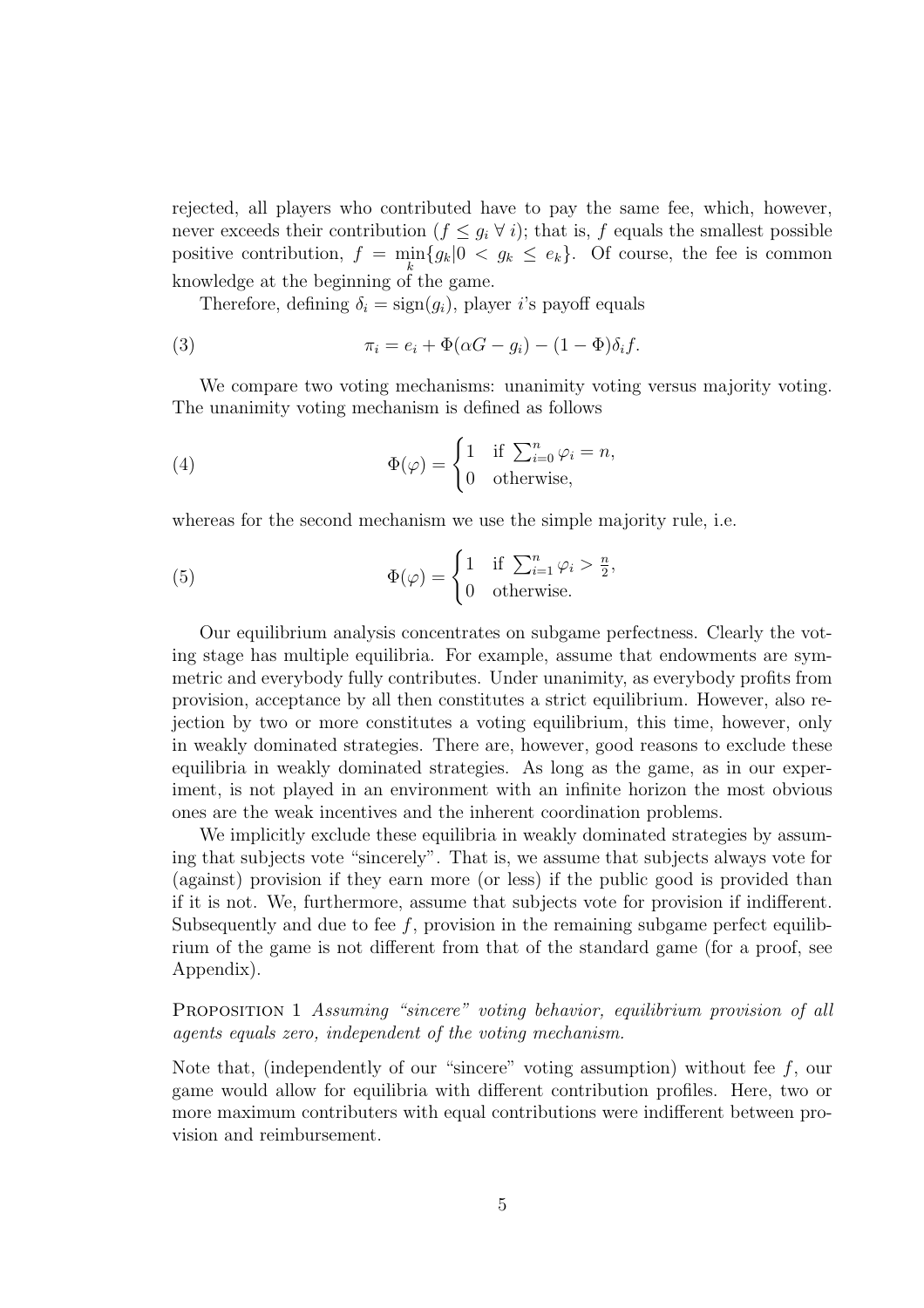#### 2.2 Hypotheses

There exists overwhelming evidence from both one-shot and repeated experiments of the public goods games that the subgame perfect equilibrium rather poorly describes the behavior. Therefore, it seems plausible that we cannot verify Proposition 1 by experimental data. Rather, we have to consider positive contributions even in the finitely repeated game. The voting mechanism subsequent to the contribution decision can be see as a safeguard against others' free-riding. Apparently, under unanimity there is no risk of exploitation by (partial) free riders since a single veto suffices to avoid provision.

Under majority voting, the safeguard effect is lower than under unanimity. There is a potential exploitation of a minority. Consequently, one might expect that contributions would tend to be lower under majority voting than under unanimity. Nonetheless, contributions under majority voting are higher than in a public good game without any voting mechanism.

This conclusion can also be drawn by allowing for imperfect expectations in combination with reasoning of a limited depth. In saying that reasoning is of a limited depth we mean that subjects only adjust their own contribution by playing best reply with respect to their imperfect expectations. Given the same initial expectations<sup>5</sup> concerning the set of contributions by all the participants expect for oneself, the contribution of the highest contributer – who must be held indifferent according to one's own best reply function – is under the majority mechanism, at most as high as under unanimity. Consequently, one's own best reply under unanimity must be at least as high as under majority voting.<sup>6</sup> If there is no voting mechanism at all, the free riding incentive is much higher, as it is dominant to always contribute nothing. We summarize these regularities in the following behavioral hypothesis:

Hypothesis 1 Under the unanimity voting mechanism, contributions are not smaller than under the majority rule, where, in turn contributions are not smaller than in the same public good game in which there is automatic provision but no voting mechanism.

Considering the observations already made by BANKS, PLOTT, AND PORTER [1988], we expect that for the same contribution behavior, unanimity voting is more likely than majority voting to end in rejection of provision. Consequently, an increased risk of exploitation is accompanied by an increase in the acceptance of exploitation as well.

Hypothesis 2 For the same contribution behavior, provision occurs more often under majority voting than under unanimity.

<sup>5</sup>Behaviorally one can think of the initial expectations as a subjective idea about what each subject would see as an 'ideal' contribution.

 ${}^6$ See equations (A4) and (A7) in the appendix.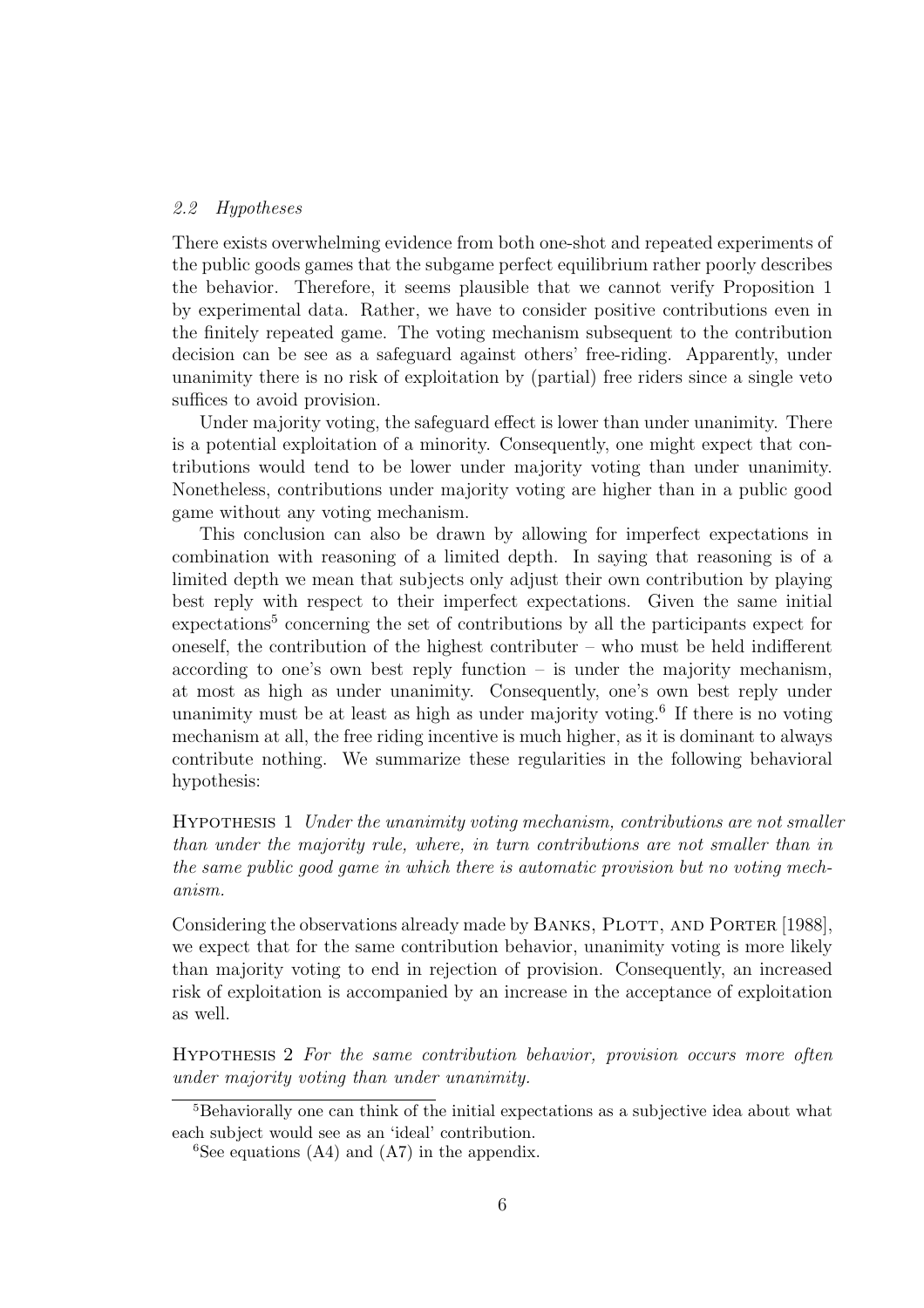Of course, the question now arises as to which mechanism is more efficient in the sense of the final overall size of the public good. Given the two previous hypotheses, it is hardly possible to make a statement concerning the overall effect. However, given the instability of minimum agreeing coalitions, coordination under majority voting is much more difficult, suggesting:

Hypothesis 3 Overall efficiency is higher under unanimity than under majority voting.

#### 3 Experimental Design

As already mentioned, there are several aspects in a public good game with ex interim voting which may affect behavior and thus the efficiency of the voluntary public good provision. Besides the voting mechanism itself, the number of subjects, the possibility of communication (or the number of possible coordination stages), as well as asymmetries in endowments, the costs of provision, the marginal productivity of the good or voting weights, may influence the overall outcome. For now, we ignore such aspects and compare behavior with the following very simple design.

Our only treatment variable is the voting rule whose three conditions – unanimity (UN), majority (MA) and no referendum, that is, automatic provision (NO) – are compared between subjects. Thus, each subject only plays one of the three treatment conditions. The reason for this choice is straight forward. Public good games are known for their restart effects. Thus, comparing three treatment conditions within subjects would require that all six possible sequences be tested.

As in many other public good experiments, subjects repeat the game they play ten times with the same group members before being matched to new groups using a perfect-stranger design and playing again 10 rounds.

Subjects were first handed general instructions describing in detail a public good game without any referendum. Then they had to answer a control questionnaire, which was designed to make subjects more acquainted with the game. Subjects who could not answer the questionnaire correctly were excluded from the remaining experiment. Only then were subjects given instructions describing the entire game, including the voting stages. Except for one small paragraph, these instructions were identical for all three treatment conditions. All instructions were read aloud.<sup>7</sup>

In the computerized experiment itself, in each period players first chose their intended contribution to the public good. Thereafter they were informed about the contributions of each other group member and about each subject's payoff, once in case of the provision of the public good and once in case the contributions are reimbursed.<sup>8</sup> Then they were asked to vote for or against the provision of the

<sup>7</sup>For a translation of the instructions, see Appendix B. Questionnaires, and experimental data are provided by the authors on request.

<sup>8</sup>Also in the NO treatment condition, subjects were informed about these two possible outcomes with a note stressing that reimbursement is only a hypothetical option.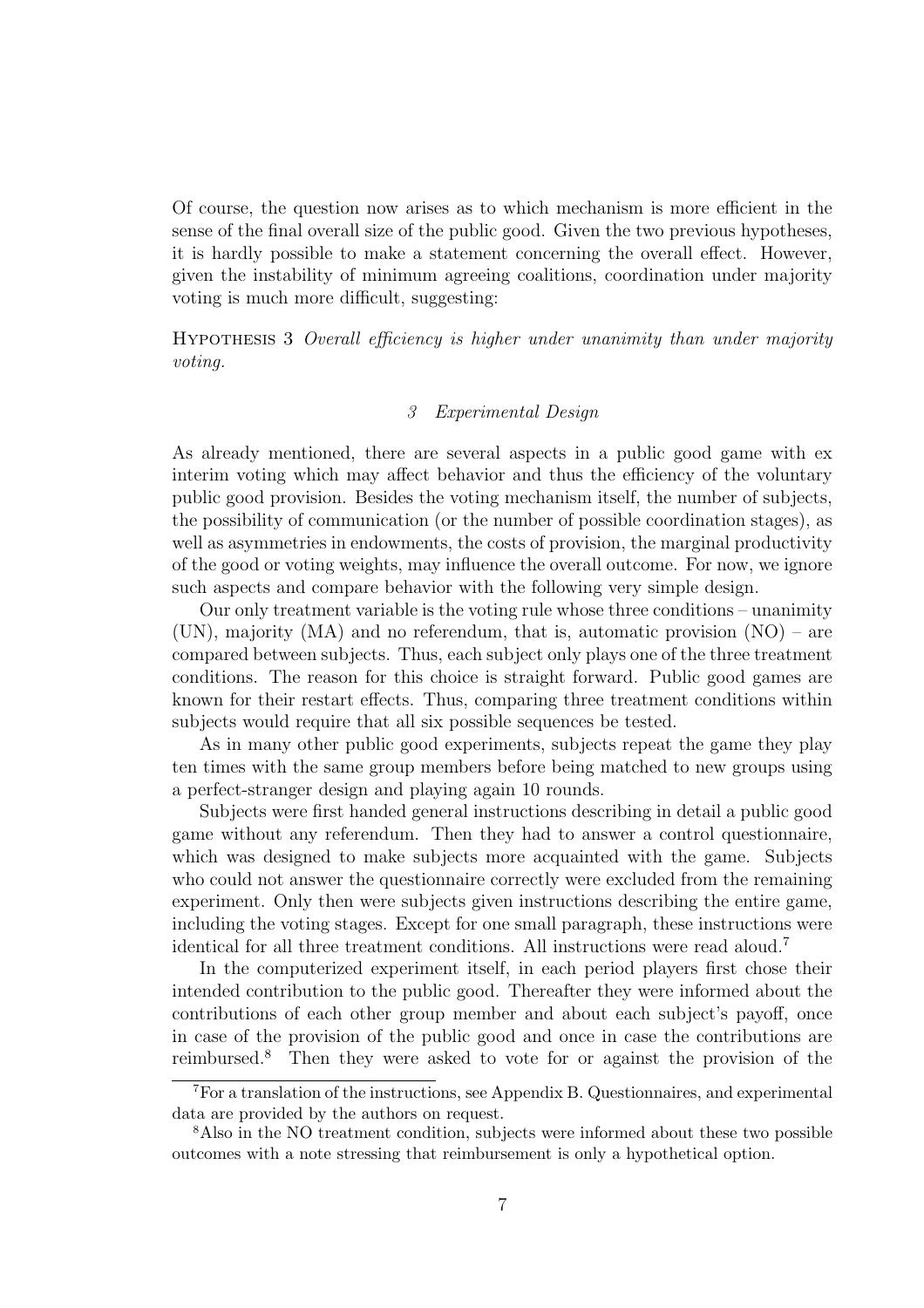public good. Finally players were informed about the results of the voting stage and their resulting earnings in that period. Hereby subjects were able to identify both, (intended) contributions and voting behavior of each group member.

In detail, our groups consisted of  $n = 5$  subjects, who each could at most invest their entire endowment of  $e = 20$ . Only integer contributions were allowed. The marginal per capita return of the public good was  $\alpha = 0.4$  since this value is often found in the experimental literature about public goods and offers us the opportunity to compare our results with previous studies. Finally, the fee equalled the smallest possible positive contribution, that is  $f = 1$ . Total experimental payoffs were accumulated over periods. The only difference between the three treatment conditions was the rule applied to the manifested votes. Note that in the NO condition subjects also submitted a vote which was communicated to all group members, but had no effect on the final outcome. It is, however, of utmost importance also to let subjects vote and to make these votes public, as otherwise it would be impossible to compare NO with UN and MA.

#### 4 Experimental Results

In total, 4 sessions for each of the three treatment conditions with 25 subjects each were conducted in the experimental laboratory of the Max Planck Institute of Economics in Jena. Subjects were students of various fields recruited from Friedrich Schiller University Jena, of which about 38% had never participated in an experiment at the experimental laboratory in Jena before. Experiments were computerized using z-Tree software (FISCHBACHER [1999]), and recruitment was organized by the software package ORSEE (GREINER [2004]). No subject participated in more than one session; average earnings were 9.11 Euro (with a standard deviation of 1.36); and sessions lasted approximately 75 minutes (including admission and payment).

For the first ten periods ("subsession 1") we have 20 independent group observations for each treatment condition. After the restart (period 11 to 20, "subsession 2") strict statistical analysis would require taking an entire session as one independent matching group observation. That would leave us with four observations per treatment condition. However, in the following analysis, we will neglect the possibility that dependence resulting from interaction in subsession 1 carries over to a dependency of not interacting subjects in subsession 2. Thus, we assume for subsession 2 that each (newly matched) group constitutes an independent matching group.

#### 4.1 Contributions

First we analyze the average contributions to the public good, which are plotted separately for each treatment condition over the course of the experiment in Figure 1. In the first period, average contributions are almost the same in all conditions. Average contributions in the UN condition, however, are the highest throughout.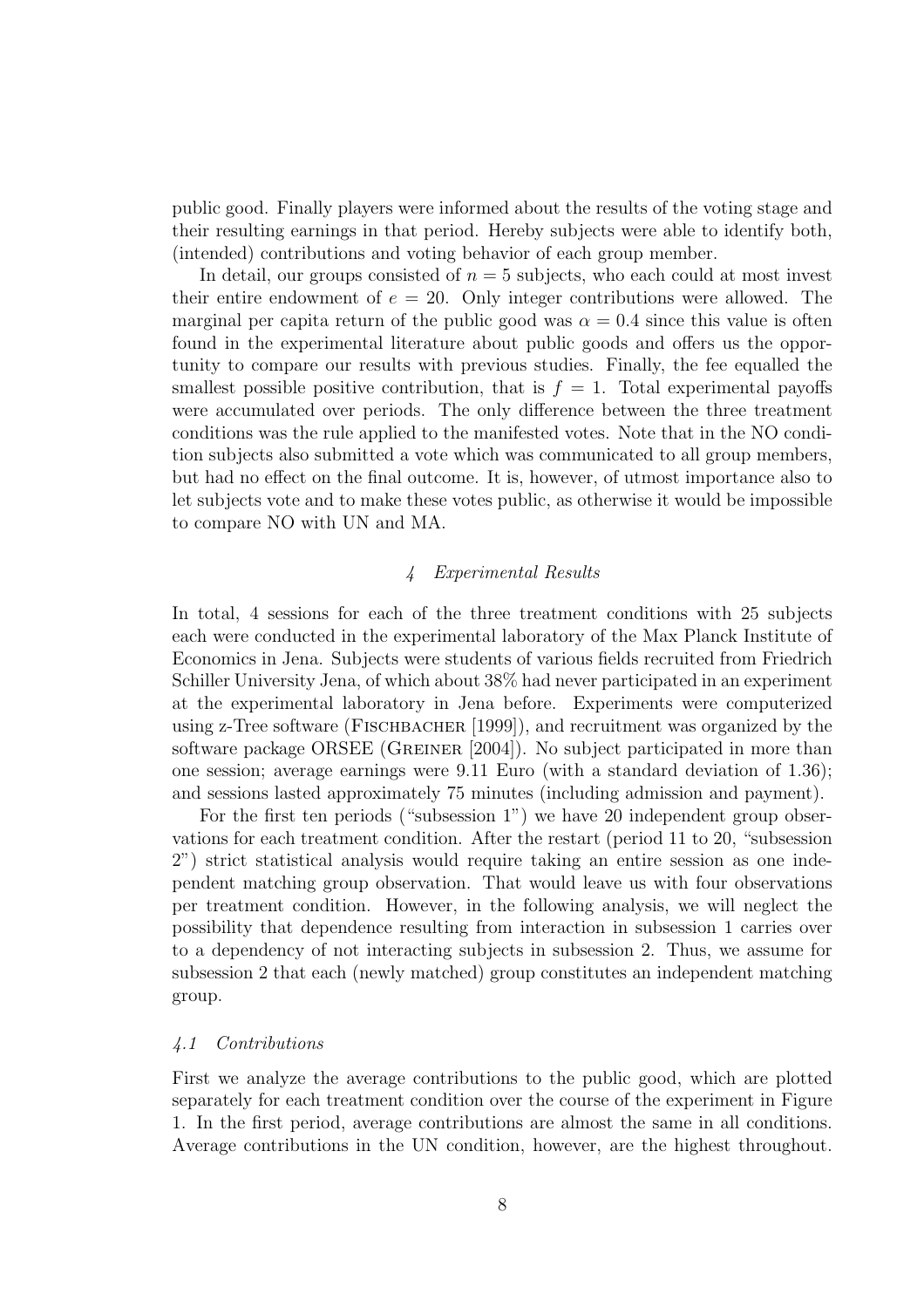This observation is supported by a Wilcoxon signed rank test,  $9$  which finds that except for periods 1, 2 and 11, contributions under UN are significantly  $(\alpha < 5\%)^{10}$ higher than under MA. The same holds when one compares UN with NO. The only exception is that NO and UN, furthermore, do not differ significantly in period 15.

Although average contributions in the NO condition are higher than in the MA condition in almost every round, the existing differences are not significant.<sup>11</sup> Despite the wrong sign in the relation between NO and MA, we can thus not reject our behavioral Hypothesis 1.

OBSERVATION 1 In the unanimity  $(UN)$  referendum treatment condition, contributions are significantly higher than in both MA and NO. There is no significant difference in contributions between conditions MA and NO.



Figure 1: Average contributions over repetitions and treatments

For a more detailed analysis, we grouped individual contributions into classes of  $g_i = 0, 6 > g_i > 0, 11 > g_i > 5, 16 > g_i > 10, \text{ and } g_i > 15.$  The most noteworthy observation this allows is that the frequency of very high contributions  $(q_i > 15)$ in the UN mechanism remains unchanged throughout the experiment. Moreover, with respect to contributions, we can hardly identify an end game effect under the UN condition. In the other two treatment conditions, one can see that the most important source for a decrease in average contributions is the enormous increase in free riders  $(q_i = 0)$ . While the frequency of intermediate contributions hardly change, the frequency of very high contributions decreases greatly.

<sup>9</sup>For the Wilcoxon signed rank test, only group averages are taken, thus assuming 20 independent observations.

<sup>&</sup>lt;sup>10</sup>If not mentioned otherwise, significance levels are set to  $\alpha < 5\%$  throughout.

<sup>&</sup>lt;sup>11</sup>Note that except for period 19, the median contribution under NO is also higher than under the MA condition.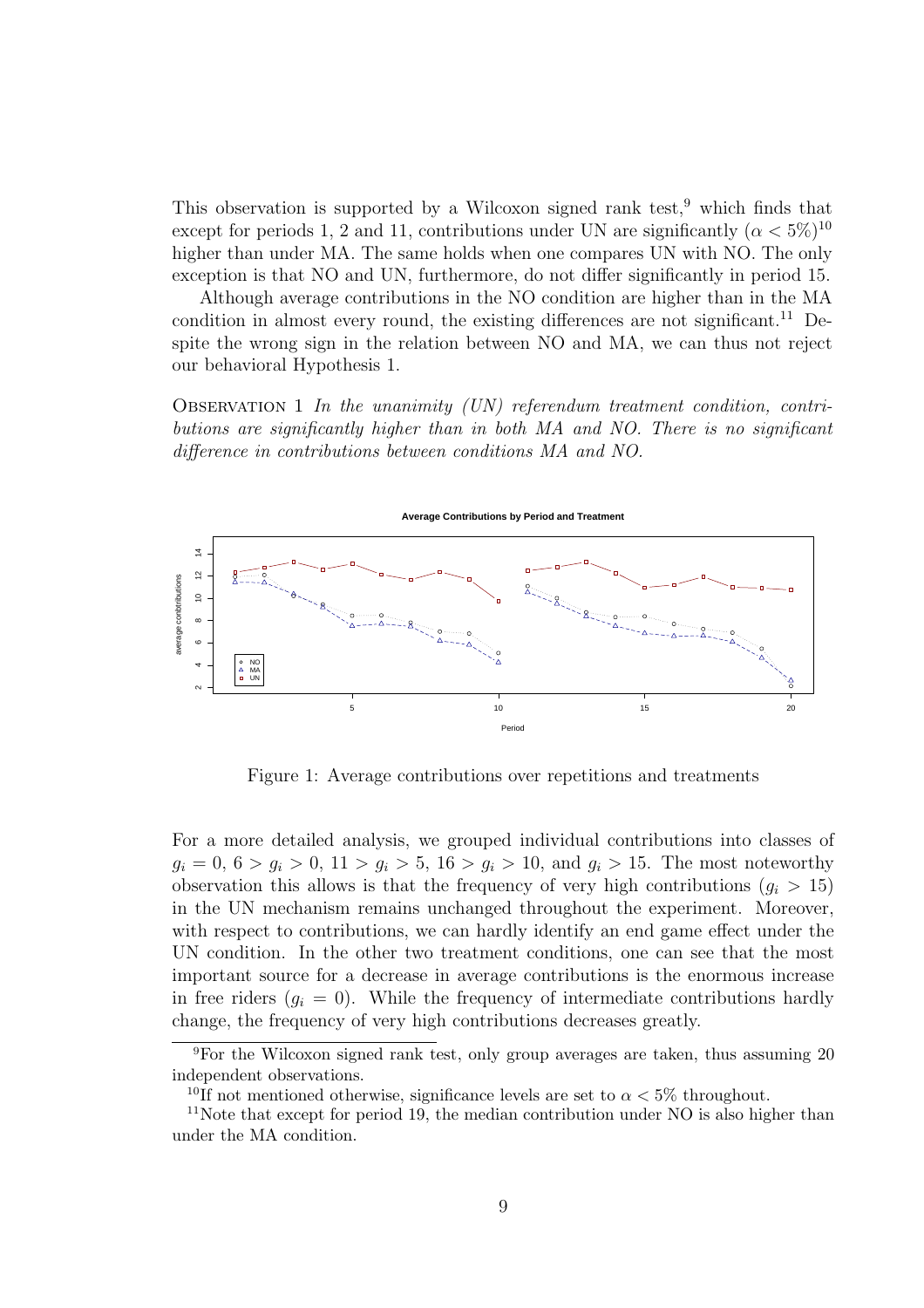#### 4.2 Voting Results

Figure 2 shows the average rate of yes votes over the course of the experiments. The graph shows that the rate of yes votes is almost identical for conditions MA and UN. Condition NO, however, has on average a smaller rate of yes votes throughout the experiment, with the difference becoming larger over the course of the session. This observation is qualified by a Wilcoxon signed rank test.<sup>12</sup> The former finds that there are no significant differences between the rate of yes votes in MA and UN in every round. However, in the first subsession, average yes rates under NO are significantly smaller than under  $MA$  (UN) in 6 (4) of the 10 periods. The frequency of significantly smaller yes rates under NO increases after the restart, with 9 (8) if compared to MA (UN) in subsession 2.

Observation 2 The rate of yes votes are identical in conditions UN and MA. Only if voting is merely cheap talk (condition NO) do subjects vote significantly less often for the provision.



Figure 2: Average voting behavior

The same plot also shows the frequency of the outcome of the referendum for MA and UN. Although the rates of yes votes in conditions MA and UN differ only insignificantly, under MA the public good is provided significantly more often than under UN in every round.<sup>13</sup>

However, in order to test our Hypothesis 2 we need to control for contribution behavior. Table 1 reports the results of two different logit regressions on the outcome of the voting stages per matching group and period  $\Phi_{m,t}$ . More specifically the two logit estimations only use data from the UN and MA sessions, and the following

 $12$ Again, the test is based on group averages as independent observations.

 $13\chi^2$  test of homogeneity.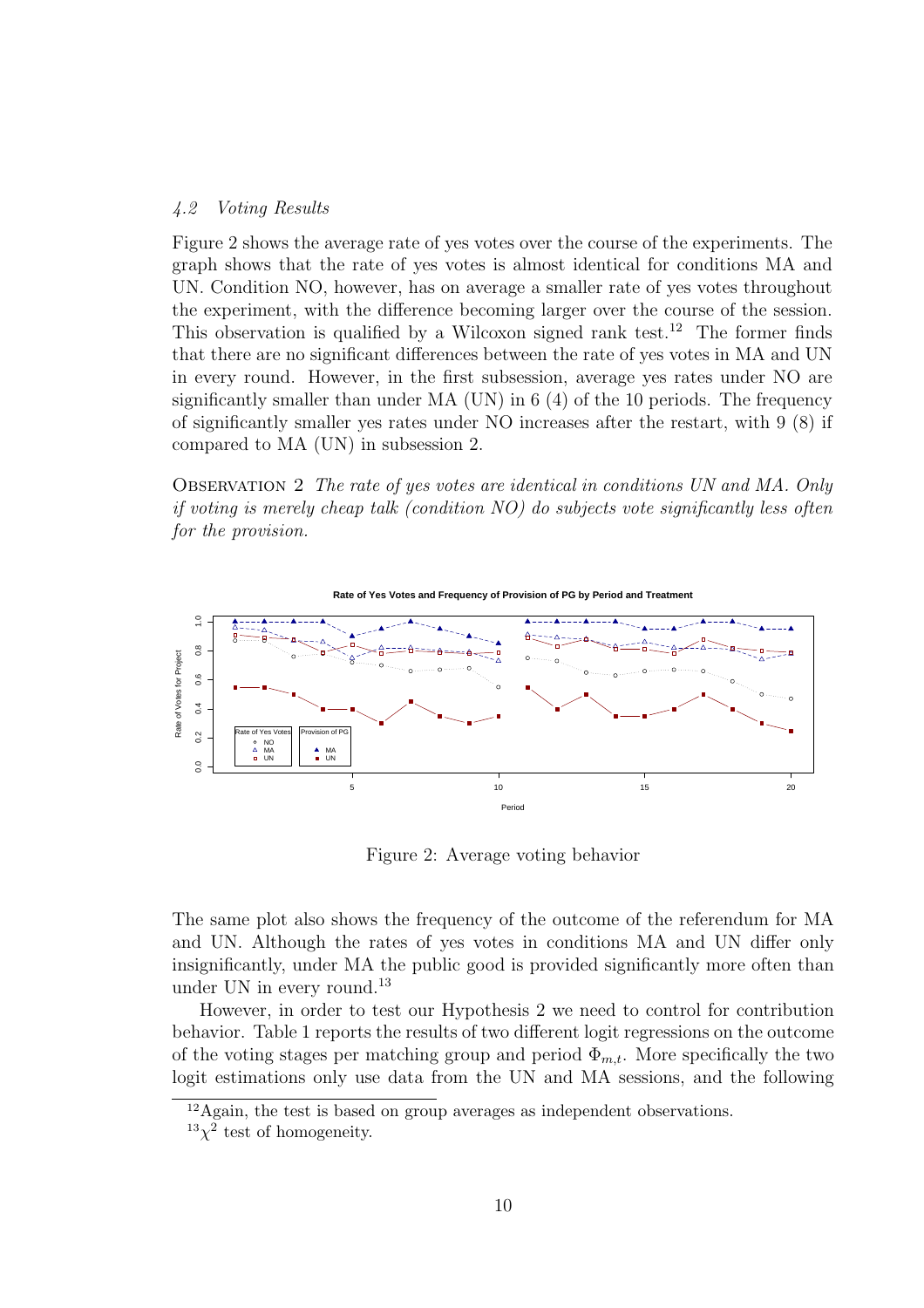mean function is assumed

(6) 
$$
\text{logit}^{-1}(\text{Prob}(\Phi_{m,t}=1)) = \mathbf{x}'_{m,1}\beta + \zeta_m,
$$

where Prob( $\Phi_{m,t} = 1$ ) stands for the latent probability that voting at period t in matching group m results in provision,  $x_m$  for the matrix of regressors,  $\beta$  for the vector of (true) coefficients and  $\varsigma_m$  for an unobserved random group effect (The usual assumptions concerning the random effects apply). In the first model (denoted as i) in Table 1, contribution behavior is controlled for by the inclusion of the sum  $(G)$ , variance (var), minimum (min) and maximum (max) of all contributions in group  $m$ at period t. Most importantly, the regression result on the treatment dummy  $D_{UN}$ indicates:

#### OBSERVATION 3 Given the same contribution behavior, unanimity voting  $(UN)$  is significantly less likely to end in provision than majority voting (MA).

While the increase in the log likelihood is substantial, the relatively high standard deviation of the random effect indicates substantial heterogeneity between groups.<sup>14</sup>

However, there are more significant differences between treatment conditions which show up in the model ii of Table 1 (Best model according to the Akaike criterion and the Schwartz criterion). In contrast to model i, model ii does not include the minimum contribution. However, in addition, it includes two interaction effects with the treatment dummy  $(D_{UN}G \text{ and } D_{UN} \text{max})$ . First observe that while in MA the likelihood of provision is largely invariant to the sum of contributions G, it is significantly increasing in G under UN.<sup>15</sup> Finally, whereas under MA overall acceptance is significantly increasing in the maximum contribution it is  $-$  albeit weakly – significantly<sup>16</sup> decreasing in max under UN.

These results illustrate the most important difference between the two voting mechanisms. Under MA voting, the maximum group contribution only increases the number of other players for whom provision is profitable and thus the likelihood that the maximum contributer will be exploited. Under unanimity, this is reversed since an increase in the maximum contribution increases the chance that the maximum contributer will prefer reimbursement and thus vetoes.

#### 4.3 Voting Behavior

For a more elaborate analysis of the voting stage, we turn to the random effect logit estimation of individual voting behavior  $\varphi_{i,t}$ , listed in Table 2. Here the dependent

<sup>&</sup>lt;sup>14</sup>Due to the between subjects design no fixed effects estimation of the combined data is possible. To test whether random effects are applicable, separate fixed and random effects estimations for MA and UN data were compared in Hausman tests. The null of no differences can not be rejected in both cases (UN:  $p = 0.073$ , MA:  $p = 0.095$ ), allowing us to assume strict exogeneity of the unobserved effects.

<sup>&</sup>lt;sup>15</sup>The combination  $G + D_{UN}G$  remains significant ( $p < 0.001$ ).

<sup>&</sup>lt;sup>16</sup>With −0.275 the combined coefficient max+ $D_{\text{UN}}$ max is significant ( $p = 0.018$ ).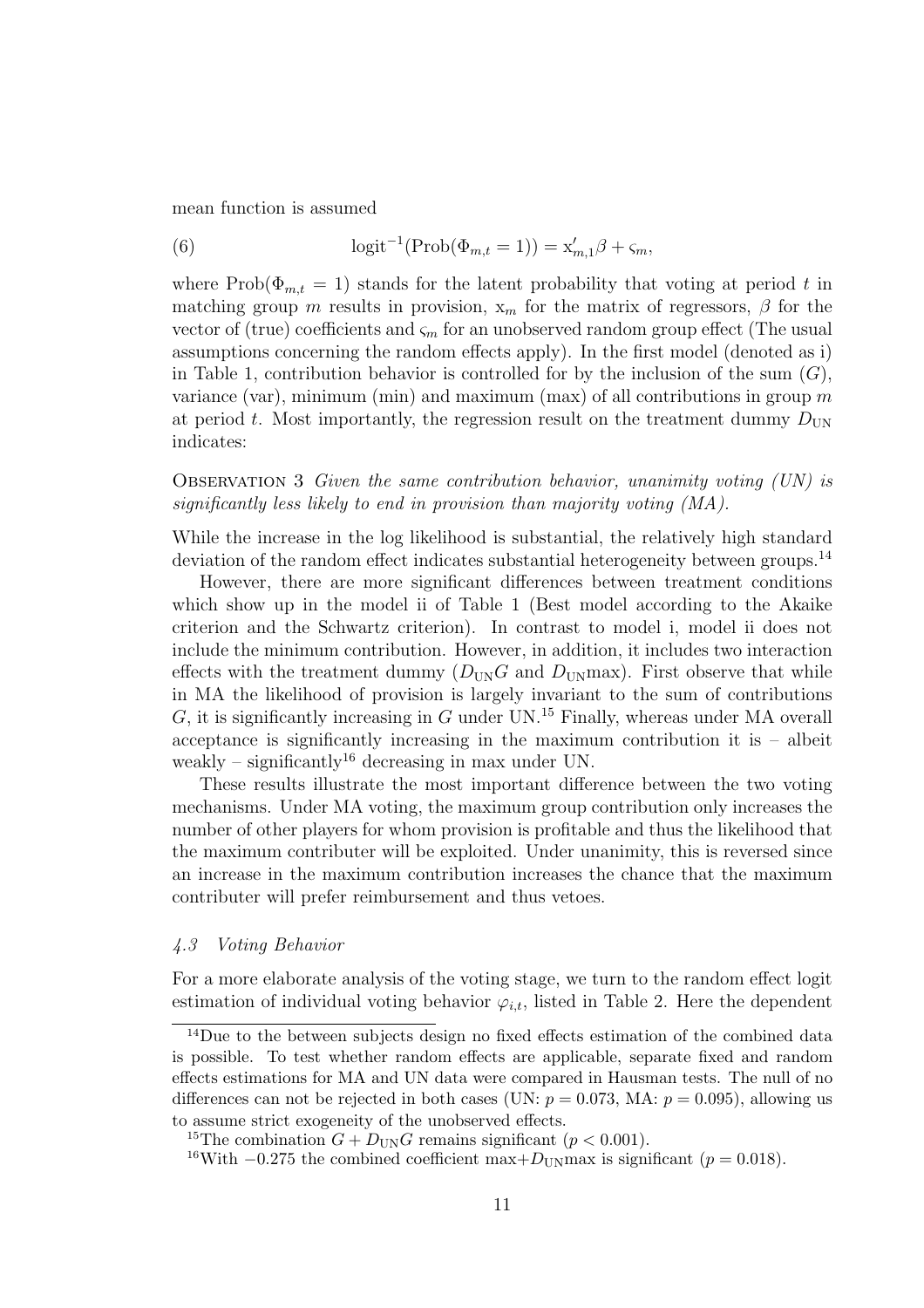|                                                     |                    | ij                  |  |
|-----------------------------------------------------|--------------------|---------------------|--|
| constant                                            | $2.961^{**}(0.69)$ | 1.421(0.76)         |  |
| $D_{\text{UN}}$                                     | $-8.273**$ (0.92)  | $-4.989**$ (1.38)   |  |
| $G_{m,t}$                                           | $0.078**$ (0.02)   | $-0.042(0.04)$      |  |
| $D_{\text{UN}}G_{m,t}$                              |                    | $0.190^{**}(0.05)$  |  |
| $var(g_{m,t})$                                      | $-0.022(0.02)$     | $-0.031^{**}(0.01)$ |  |
| $\min(g_{m,t})$                                     | $0.158$ $(0.10)$   |                     |  |
| $\max(g_{m,t})$                                     | $-0.005$ $(0.09)$  | $0.505**$ (0.16)    |  |
| $D_{\text{UN}} \max(\mathbf{g}_{m,t})$              |                    | $-0.780^{**}(0.18)$ |  |
| $\log \mathcal{L}$                                  | $-182$             | $-172$              |  |
| $\sigma_{\varsigma_m}$ ( $\sigma_{\text{resid.}}$ ) | 1.819<br>(0.502)   | 2.015(0.552)        |  |

Table 1 Random Effect Logit of Voting Outcomes  $\Phi_{m,t}$  (MA and UN)

*Note:* \*:  $p < 5\%,$  \*\*:  $p < 1\%$ . log £ of null model: −497. Standard errors in parentheses.

 $\varphi_{i,t}$  equals one if subject i voted for provision in period t and is zero otherwise. The underlying assumptions are similar to those in the model of equation (6). This time, however, the data is on the individual level, implying that the unobserved random effect is also based on each subject  $(\varsigma_i)$ ,<sup>17</sup> and the data of treatment condition NO is included in the analysis. In Table 2  $g_{i,t}$  stands for subject i's intended contribution to the public good at period t; variable  $G_{m(i),t}$  is the sum of contributions in matching group m (where i is a member) at t; var $(g_{-i,t})$  is the variance of all contributions in group m at t by members other than i; and  $D_{\text{max}}$  is a dummy indicating that i is the maximum contributer in his matching group.<sup>18</sup> Variable  $D_{\text{ves}\geq\text{no}}$  is a dummy indicating that, given the monetary incentives, the subject should prefer provision.

Again,  $D_{\text{UN}}$  ( $D_{\text{NO}}$ ) indicates the treatment dummy for treatment UN (NO). In order to test for effects of inequality aversion, we included variables indicating how a subject's contribution compares to those of the other group members. We define

$$
s_{i,t} = \left| \frac{g_{i,t}}{G_{m(i),t}} - \frac{1}{n} \right| \quad \text{if} \quad G_{m(i),t} > 0 \text{ and } s_{i,t} = 0 \text{ otherwise.}
$$

Further, we set dummy  $D_{q_i>q_i}$  to indicate that  $g_{i,t}$  is greater than the average contribution  $G_{m(i),t}/n$ . We can now measure inequality towards one's [dis]advantage by  $[s_{i,t}^+ = D_{g_i > \overline{g}} s_{i,t}]$   $s_{i,t}^- = (1 - D_{g_i > \overline{g}}) s_{i,t}$ . Finally, we control for repetition effects via dummy  $D_{\text{restart}}$ , indicating periods 11 to 20 and  $\tau_m$ , indicating which repetition matching group m is playing  $(\tau_m \in \{1, \ldots, 10\})$ . Multiplicative combinations of

<sup>&</sup>lt;sup>17</sup>The inclusion of a matching group effect outside the subject effect proved to be unnecessary (LR-test:  $p$ -value = 0.213).

<sup>&</sup>lt;sup>18</sup>Note that the similarly defined variable  $D_{\min}$  was also tested, but proved to be insignificant.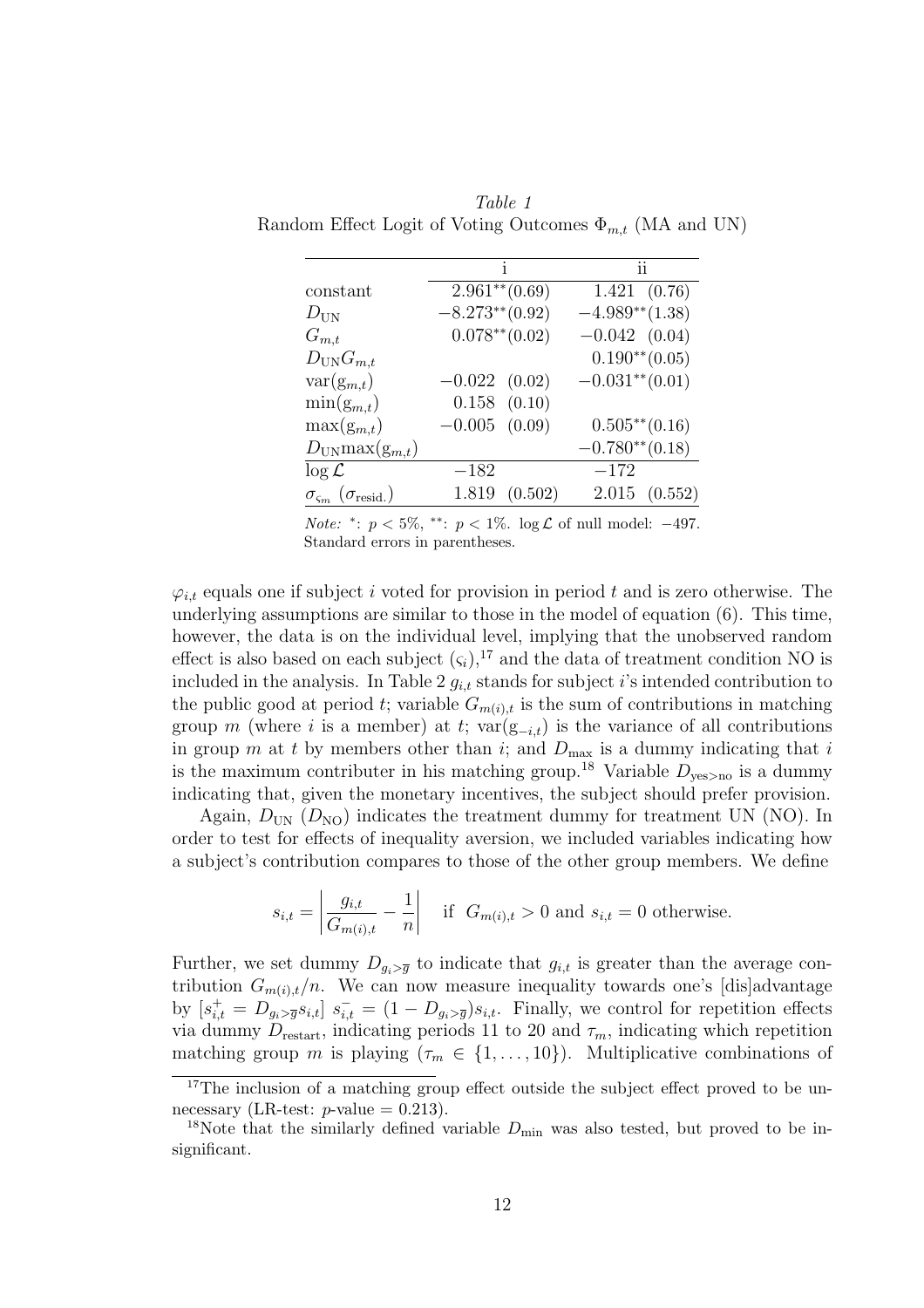| constant                                                                                                                          | $0.498$ $(0.54)$     |  | $D_{\text{UN}}$           | $0.669$ $(0.71)$  | $D_{\text{NO}}$             | $-1.060*(0.45)$   |  |  |
|-----------------------------------------------------------------------------------------------------------------------------------|----------------------|--|---------------------------|-------------------|-----------------------------|-------------------|--|--|
| $g_{i,t}$                                                                                                                         | $-0.421**$ (0.05)    |  | $D_{\text{UN}}g_{i,t}$    | $0.164^*$ (0.08)  | $D_{\text{NO}}g_{i,t}$      | $0.214**$ (0.06)  |  |  |
| $G_{m(i),t}$                                                                                                                      | $0.148**$ (0.01)     |  | $D_{\text{UN}}G_{m(i),t}$ | $-0.058**$ (0.02) | $D_{\text{NO}}G_{m(i),t}$   | $-0.060**$ (0.02) |  |  |
| $s_{i,t}^+$                                                                                                                       | $-0.015$ (0.98)      |  | $D_{\text{UN}}s_{i,t}^+$  | $-8.858**$ (3.09) | $D_{\text{NO}}s_{i,t}^+$    | $-4.505**$ (1.52) |  |  |
| $s_{i,t}^-$                                                                                                                       | 3.220(1.84)          |  | $D_{\text{UN}} s_{i,t}^-$ | $-1.862(4.00)$    | $D_{\text{NO}} s_{i,t}^-$   | $-5.700*(2.33)$   |  |  |
| $var(g_{-i,t})$                                                                                                                   | $-0.015^{**}(0.002)$ |  | $D_{\max}$                | $-0.714**$ (0.17) | $D_{\text{yes}>\text{no}}$  | $2.542**$ (0.37)  |  |  |
| $D_{\text{restart}}$                                                                                                              | $-0.818**$ (0.23)    |  | $\tau_m$                  | $-0.157**$ (0.03) | $D_{\text{restart}} \tau_m$ | $0.082^*$ (0.03)  |  |  |
| $\log \mathcal{L} = -1570$ (Null model: $\log \mathcal{L} = -3163$ ) $\sigma_{\rm{Si}} = 1.123$ , $\sigma_{\rm{resid}} = 0.12345$ |                      |  |                           |                   |                             |                   |  |  |

Table 2 Random Effect Logit of Individual Voting Behavior  $\varphi_{i,t}$ 

Note: \*:  $p < 5\%,$  \*\*:  $p < 1\%$ . Standard errors in parentheses. Estimation of variance covariance matrix via 50 bootstraps. Interaction effects not included are neither significant nor contribute to the accuracy of the estimation.

variables indicate interaction effects. Note that interaction effects not included in Table 2 are not significant; nor do they contribute to the accuracy of the estimation.

Looking first at the constant and the treatment dummies, one can see that there is no significant difference in the overall tendency to vote for provision between MA and UN. However, if voting becomes cheap talk (NO), the general tendency to vote for provision is significantly smaller than in MA and UN. Turning to reactions to contribution behavior, note that although the size of the coefficients differ significantly between treatments, the signs of the total effects on  $g_{i,t}$  and  $G_{m(i),t}$  remain significantly ( $p$ -value  $\lt$  0.001) the same in all treatments. So, in all treatments, one's own contribution significantly decreases the tendency for yes votes while the sum of contributions significantly increases the tendency for yes votes. However, in treatments UN and NO, these reactions are significantly smaller than in treatment MA.

Not surprisingly, there are less yes votes with increasing heterogeneity in group contributions (var $(g_{m,t})$ ) and if someone is the maximum contributer  $(D_{\text{max}})$ . Furthermore, if provision is optimal, subjects are more likely to vote for it.

As we could observe above, cooperativeness, as signaled by intended contributions decreases with the number of repetitions within one matching group. The same can be observed concerning the yes votes  $(\tau_m)$ . There is a similar negative shift after the restart  $(D_{\text{restart}})$ . This shift is only mildly compensated for by a slight decrease in the reactivity to the number of repetitions  $(D_{\text{restart}} \tau_m)$ . Still, the overall reaction to the number of repetitions  $(\tau_m + D_{\text{restart}} \tau_m)$  remains significantly negative  $(p\text{-value} = 0.004).$ 

OBSERVATION 4 The general tendency to vote for provision decreases with the number of repetitions. Directly after the restart, it increases again, albeit to a lower level than in the very first round.

Concerning inequality, there are again interesting differences. In the MA treatment,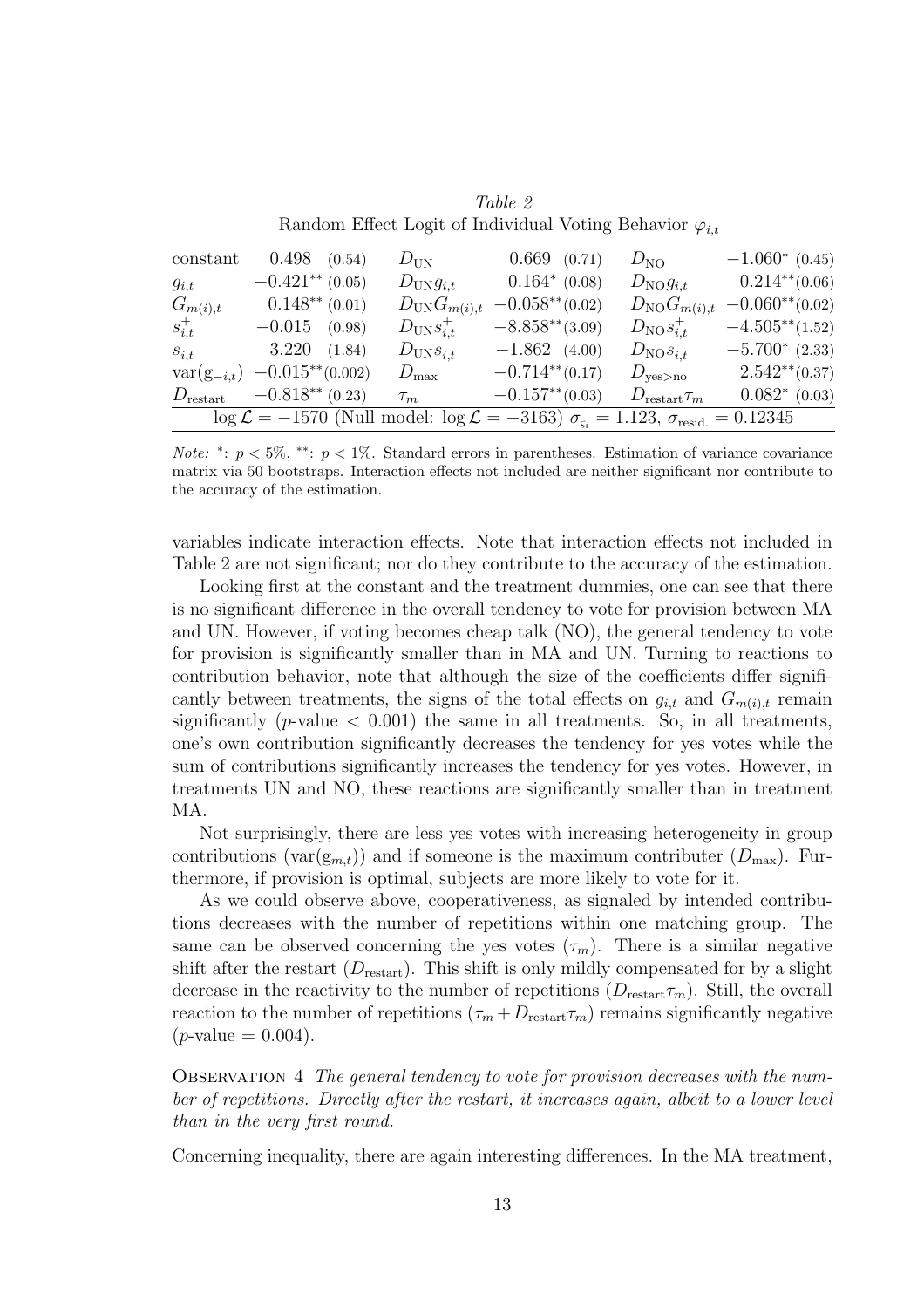yes votes hardly react to inequality in contributions. Under unanimity, this changes tremendously. The more that someone contributed more than others and thus, the more unequal the payoffs are – to his disadvantage – the more likely someone will veto by not voting for provision  $(s_{i,t}^+ + D_{UN}s_{i,t}^+ = -8.873$  significant at p-value = 0.003). On the other hand, inequality that is to one's advantage has no influence on voting behavior. Despite significant differences towards other treatments, qualitatively the same holds for the NO condition: Inequality that is to one's disadvantage results in significantly less yes votes ( $p$ -value  $< 0.001$ ). Although, in condition NO, the overall reaction to inequality that is to one's advantage is negative, with  $s_{i,t}^- + D_{\text{NO}} s_{i,t}^ -2.475$ , this remains insignificant (p-value = 0.088).

Observation 5 Inequality only significantly affects the acceptance of provision in treatments UN and NO, and here, only if it is to the decider's disadvantage. The highest effects can be observed if voting is merely cheap talk (NO).

In the theoretical analysis, we excluded certain voting equilibria in weakly dominated strategies by assuming "sincere" voting. Looking at actual voting behavior, this assumption appears reasonable. Over all periods, 88.3% and 89.5% voted "sincerely" in the two relevant voting conditions, MA and UN. The smallest frequency, of only 73.9%, can be observed in treatment NO. Opposed to any strategic argument in favor of these equilibria, the frequency of "sincere" votes is highest in the first periods of a subsession (98% in MA and UN).

#### 4.4 Efficiency

So, which referendum design yields more efficient outcomes? There are several answers to Hypothesis 3. If we refer to cases in which the public good is provided, profits under unanimity voting are significantly higher than in any other voting mechanism, whereas under MA and NO they only differ insignificantly. Figure 3 plots in the first panel average profits for those cases where the public good is provided.

Observation 6 If the public good is finally provided, the majority voting mechanism (MA) yields no higher profits than automatic provision (NO). Under unanimity voting (UN), however, profits are significantly higher than with any other mechanism.

However, if we refer to the average overall profits, we find the opposite result. The second panel in Figure 3 plots the average profits of subjects separately for each treatment condition. Observe that almost throughout the experiment, it holds that NO is more efficient than MA, which in turn yields higher profits than UN.

Surprisingly, however, most of these differences are not significant. This is largely due to a very high variance of average group profits, especially under UN in early rounds. Consequently only differences in later rounds of a subsession between NO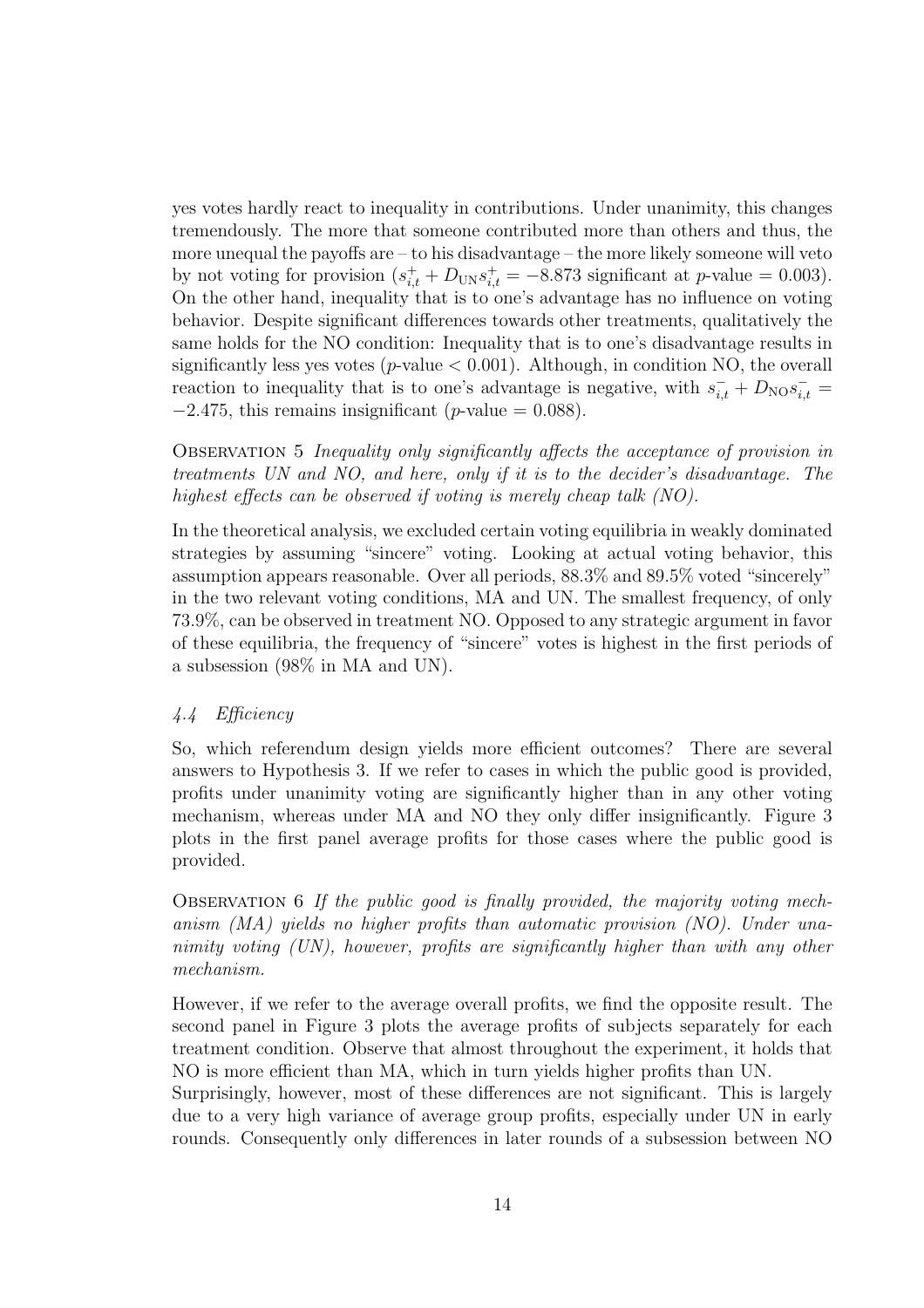

Figure 3: Average profits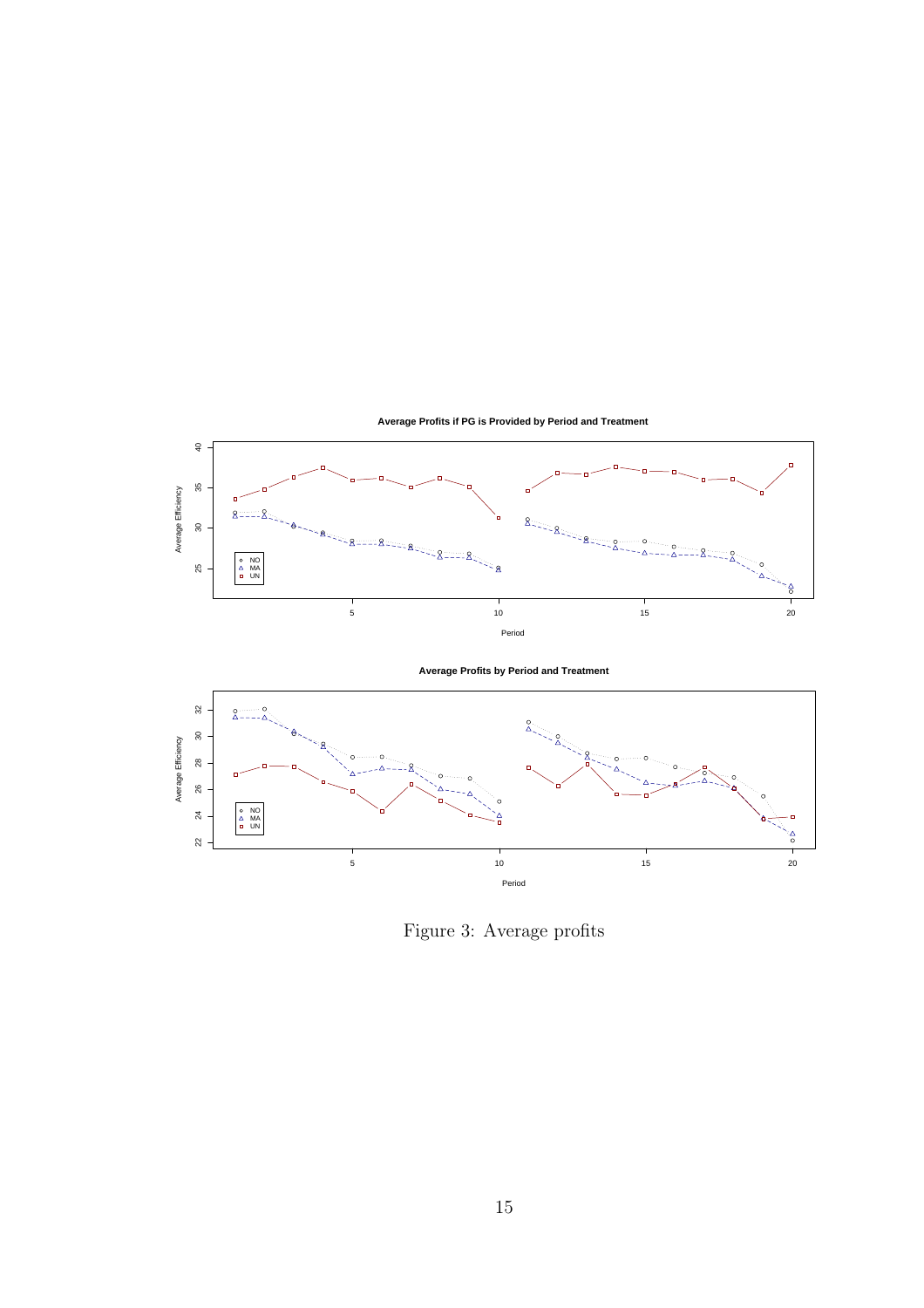and UN, on the one hand, and MA and UN, on the other hand, become significant. There are no significant differences between NO and MA.

OBSERVATION 7 Majority voting (MA) does not yield significantly different profits when there is automatic provision (NO). On average, unanimity voting (UN) yields smaller profits than either MA or NO.

#### 5 Discussion

This study experimentally explored effects of ex interim referendums on the voluntary provision of public goods. Particularly, we have tested whether an unanimity or majority ex interim referendum enhances voluntary contributions and overall efficiency in a public good game. As a baseline treatment, we introduced a cheap talk referendum where subjects could only communicate their satisfaction with the intended contributions, without affecting outcomes.

Theoretically, assuming "sincere" voting, all games have a zero contribution subgame perfect equilibrium. Behaviorally there are, however, important differences. Cooperative players in the game with automatic provision risk exploitation. This risk is already reduced if provision must be accepted by a majority and unanimity voting eliminates this risk completely. Due to this "safeguard effect", we expected the highest contributions for unanimity voting and the smallest for automatic provision.

As in most public good experiments, we observed substantial contributions in all treatment conditions. Throughout the experiment, contributions were highest under unanimity voting. Furthermore, intended contributions in the unanimity mechanism remained very high even in very late periods of each subsession. A decline in cooperation in the unanimity condition could only be observed if there was a decline in acceptance of provision. Overall, the high rates of rejection in the unanimity mechanism rendered it less efficient than the other conditions. Hereby it is not individual voting behavior but primarily the mechanism which drives this result. Individual voting behavior only differs substantially if votes are merely a communication device (NO).

Interestingly, majority voting – if compared to the baseline condition – hardly differs in contributions and outcomes. To some extent, this result may be driven by the chosen productivity of the public good. Given identical contribution patterns, the number of subjects preferring provision is affected by the productivity of the good. Further research is needed in order to find a final answer to the question whether majority voting yields different results in public good provision conditions in which players can communicate their satisfaction with the intended contributions.

For economic policy these results have very specific implications. If the priority lies on the quality of an agreement, unanimity voting clearly is the mechanism of choice. More importantly, under repeated interaction, unanimity is better able to keep intended contributions on a high level. So, if there are other instruments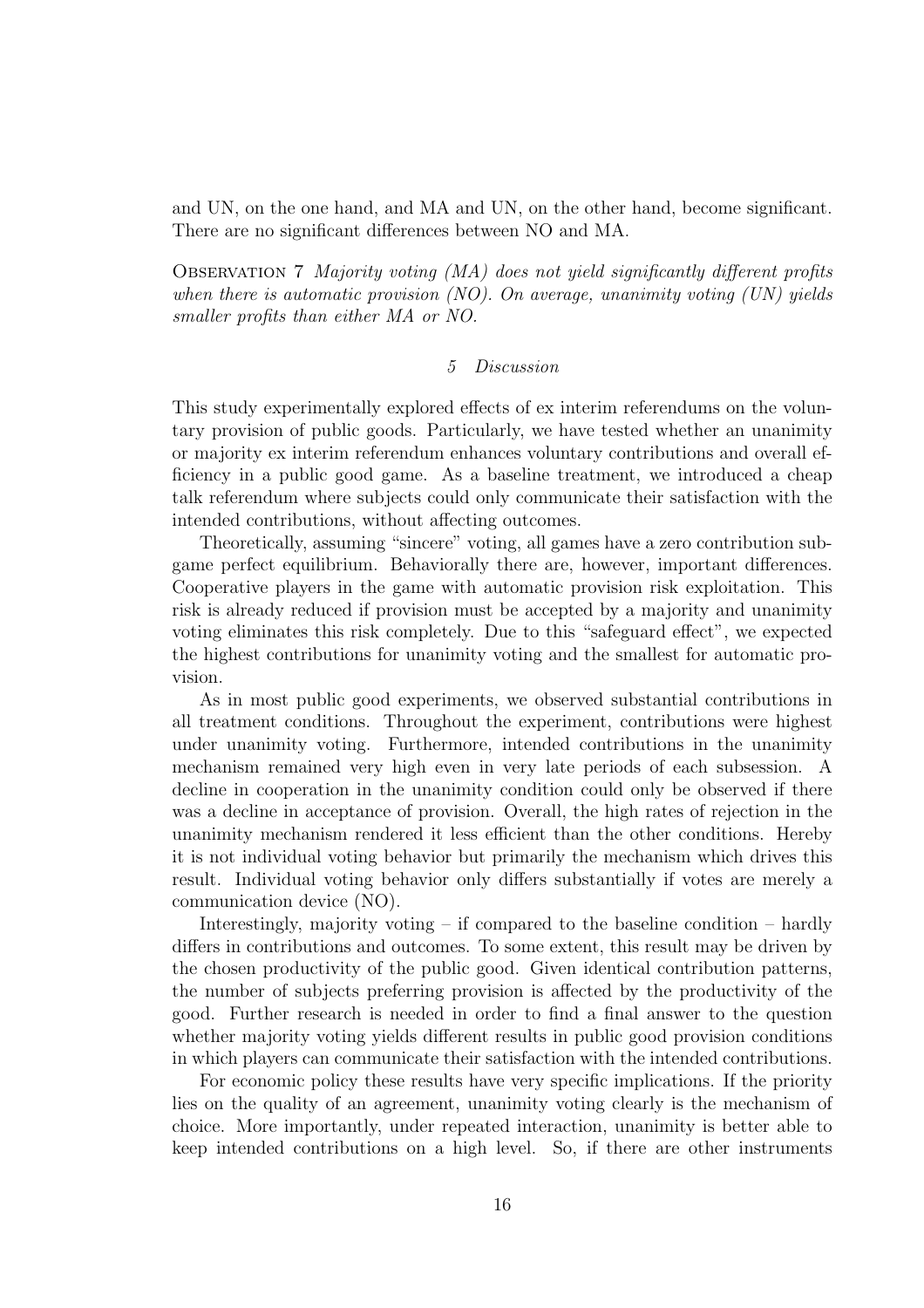available that can efficiently broker agreements, unanimity should be able to yield the best results in the long run. However, if this is not the case, a simple or qualified majority mechanism may be better. In a repeated interaction environment this entails the risk that some partners will become very uncooperative, and thus the unity of the group might be threatened.

#### Appendix A: Proof of Proposition 1

Let us assume that players always vote for (or against) the public good if they earn more (or less) when the public good is provided than if it is not. Obviously, since one's payoff increases with the size of the public good but decreases with one's own contribution, group members who did not contribute vote for the provision of the public good for any  $G \geq 0$ . However, for players who contributed to the public good  $(\delta_i = 1)$ , a simple calculation of payoffs yields that they vote for the provision if

$$
(A1) \t\t g_i \leq \alpha G + f.
$$

Given the ordered set of contributions in a decreasing sequence  $g = \{g_1, g_2, \ldots, g_n\}$ with  $g_i \ge g_{i+1}$ , we find the following:

$$
LEMMA\ 1
$$

(A2) 
$$
\varphi_i = 1 \Rightarrow \varphi_{i+1} = 1;
$$

$$
\varphi_{i+1} = 0 \Rightarrow \varphi_i = 0.
$$

#### A.1 Unanimity

Using Lemma 1, we derive directly

PROPOSITION 2 Under unanimity voting, the public good is provided if the player who contributed the most prefers provision, which is the case for  $g_1 \leq \alpha G + f$ .

We can now reduce the two stage game to a one stage game by replacing the last stage with it's solution outcome. The resulting reduced strategic form game has a modified payoff function: Subject *i*'s payoff is defined as in equation (3). The only difference is that now  $\Phi$  is defined as a function of  $g_1$ , G and f as follows:

(A3) 
$$
\Phi(\varphi) = \begin{cases} 1 \text{ if } g_1 \leq \alpha G + f, \\ 0 \text{ otherwise.} \end{cases}
$$

One can consider the reduced game as a coordination game between the player with the highest contribution and all other players who, with their contributions, keep the rejection by the former player unprofitable. In the following, by  $g_{-i}$  and  $G_{-i}$  we define the set and sum, respectively, of contributions by players other than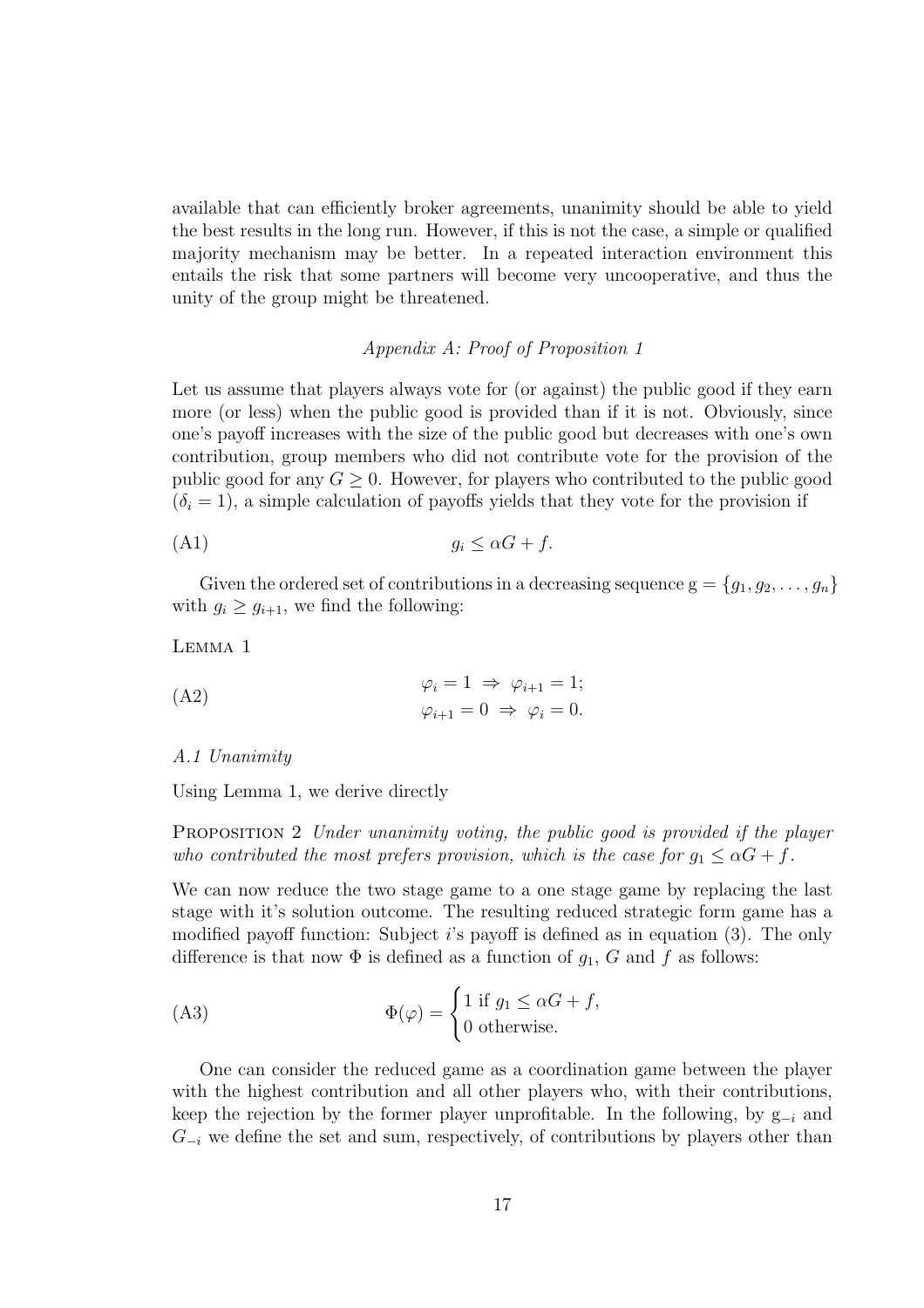i. That is,  $g_{-i} = g \setminus \{g_i\}$  and  $G_{-i} =$  $\overline{ }$  $_{j\neq i} g_j$ . Furthermore, m defines the player with the maximum contribution in  $g_{-i}$  and  $g_{-i}^m$  defines his contribution; that is,

$$
g_{-i}^m = \max_j \{ g_j | g_j \in \mathbf{g}_{-i} \}.
$$

Finally, let  $G_{-i}^{-m}$  denote the sum of contributions by players other than i and m, that is,  $\overline{\phantom{a}}$ 

$$
G_{-i}^{-m} = \sum_{j \neq i, j \neq m} g_j.
$$

Given the set of contributions by other players  $g_{-i}$ , we can derive player *i*'s best response  $g_i^*$  such that her contribution holds m indifferent about voting for or against the provision; or, if that is not profitable or is not possible, i best responses by contributing nothing.

(A4) 
$$
g_i^* = \begin{cases} \frac{1-\alpha}{\alpha}g_{-i}^m - G_{-i}^{-m} - \frac{f}{\alpha} & \text{if } 0 < g_i^* \le \frac{\alpha}{1-\alpha}G_{-i} \text{ and } g_i^* \le e_i, \\ 0 & \text{otherwise.} \end{cases}
$$

The first equation in  $(A4)$  guarantees that m is indifferent, whereas the first condition in the same line guarantees that this is still possible and profitable for  $i$ . For the relation between  $g_i^*$  and  $g_{-i}^m$ , we find the following:

PROPOSITION 3 For every  $g_{-i}^m > 0$  and  $g_i^* > 0$ , it follows that  $g_i^* < g_{-i}^m$ .

PROOF The first part of  $(A4)$  can be rearranged to

$$
G^{-m}_{-i}=\tfrac{1-\alpha}{\alpha}g^m_{-i}-g^*_i-\tfrac{f}{\alpha}.
$$

Assuming  $g_i^* > 0$ , we substitute the profitability condition

$$
g_i^* \leq \frac{\alpha}{1-\alpha} \left( G_{-i}^{-m} + g_{-i}^m \right)
$$

from  $(A4)$  for  $g_i^*$ . This yields the relation

$$
(A5) \tG_{-i}^{-m} \ge \frac{1-2\alpha}{\alpha} g_{-i}^m - \frac{1-\alpha}{\alpha} f.
$$

This relation can now be reinserted into (A4), yielding  $g_i^* \leq g_{-i}^m - f$  and thus  $g_i^* < g_{-i}^m \ \ \forall f > 0.$  Q.E.D.

Let us now take again any ordered set  $g^+$  with at least some positive contributions, i.e.  $g_1^+ > 0$  and  $G^+ > 0$ . From Proposition 3 we can conclude that the best response of the maximum contributer, who contributes  $g_1^+ \geq g_2^+$ , is to contribute a  $g_1^*$ , for which it holds that  $g_1^* < g_2^*$ , and thus  $g_1^* < g_1^*$ . Consequently, for the reduced game there is no fix point according to the best replies for any  $G > 0$ . The only fix point exists for  $G = 0$ , which proves Proposition 1 for the game with unanimity voting.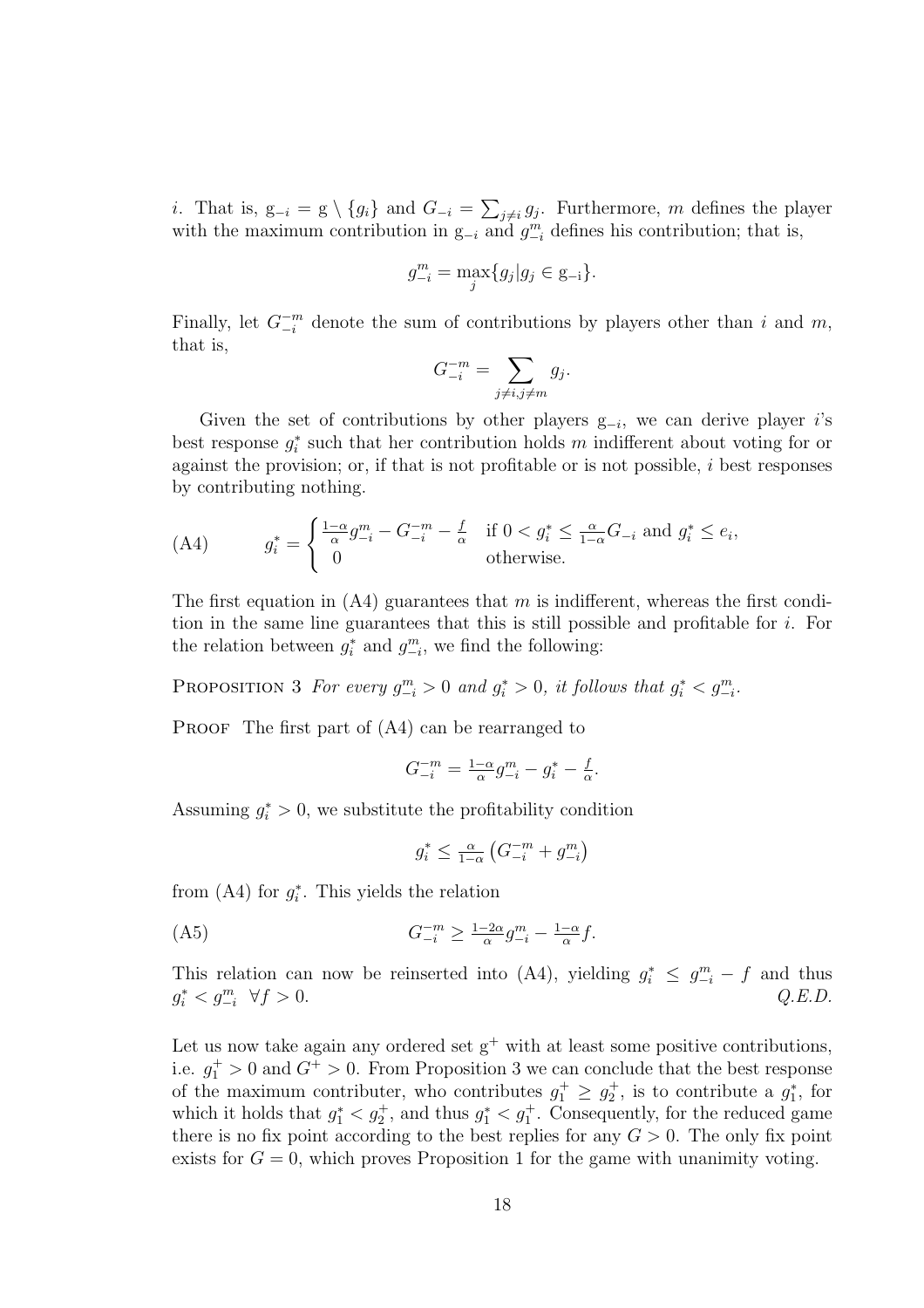#### A.2 Majority

Applying Lemma 1 we can show that a simple variation of Proposition 2 holds for the public good game with majority voting. Yet, there are smaller majority coalitions. Let us consider once again the ordered set of contributions g−<sup>i</sup> for all players other than *i*. We define l as that subject in the ordered set  $g_{-i}$  for whom it holds that

$$
(A6) \qquad \qquad n-l+1>l-1 \quad \text{and} \quad n-l \leq l.
$$

By Lemma 1 we know that if player  $l$  prefers provision, all players with lower contributions  $(l+1, \ldots, n-1)$  do as well. Thus the coalition of players  $\{l, l+1, \ldots, n-1\}$ 1} from g<sub>-i</sub>, together with a best replying *i*, constitute a minimum winning coalition, preferring provision. We can thus form a reduced game by again replacing the voting stage with it's solution outcome, which is provision if  $q_l \leq \alpha G + f$  and no provision otherwise. Consequently, the best reply function changes to

(A7) 
$$
g_i^* = \begin{cases} \frac{1-\alpha}{\alpha} g_{-i}^l - G_{-i}^{-l} - \frac{f}{\alpha} & \text{if } 0 < g_i^* \le \frac{\alpha}{1-\alpha} G_{-i} \text{ and } g_i^* \le e_i, \\ 0 & \text{otherwise,} \end{cases}
$$

where  $g_{-i}^l$  defines the contribution of player l, and  $G_{-i}^{-l}$  $\frac{-l}{-i}$  the sum of contributions by players other than i and l, that is,  $G_{-i}^{-l} =$  $\widetilde{E}$  $_{j\neq i,j\neq l} g_j.$ 

Obviously, we can apply Proposition 3 within the (minimum) majority subset  $\{l, l+1, \ldots, n\}$ . Hence, Proposition 1 also holds for the public good provision game with a majority referendum.

#### Appendix B: Instructions <sup>19</sup>

Thank you for participating in our experiment. In this experiment, you will make decisions by which you can earn money. How much you will earn depends on your decisions and the decisions of the other participants. Please read these instructions very carefully.

These instructions are for your private information. We kindly ask you to refrain from any attempts to communicate directly with other participants. If you do have any questions, please raise your hand and one of the persons who run the experiment will come to your place and clarify your questions. In case you violate this rule, we will have to exclude you from this experiment.

During the experiment, you can earn points, which will be exchanged for Euros at the end of the experiment. The exchange rate is 75 points for 1 Euro. At the beginning of the experiment, you will be assigned to groups of five participants. No participant, but only the experimentors are able to identify the other participants in

<sup>&</sup>lt;sup>19</sup>This is our own translation of the German instructions for the MA treatment. Differences in the UN and in the NO treatments are marked by footnotes.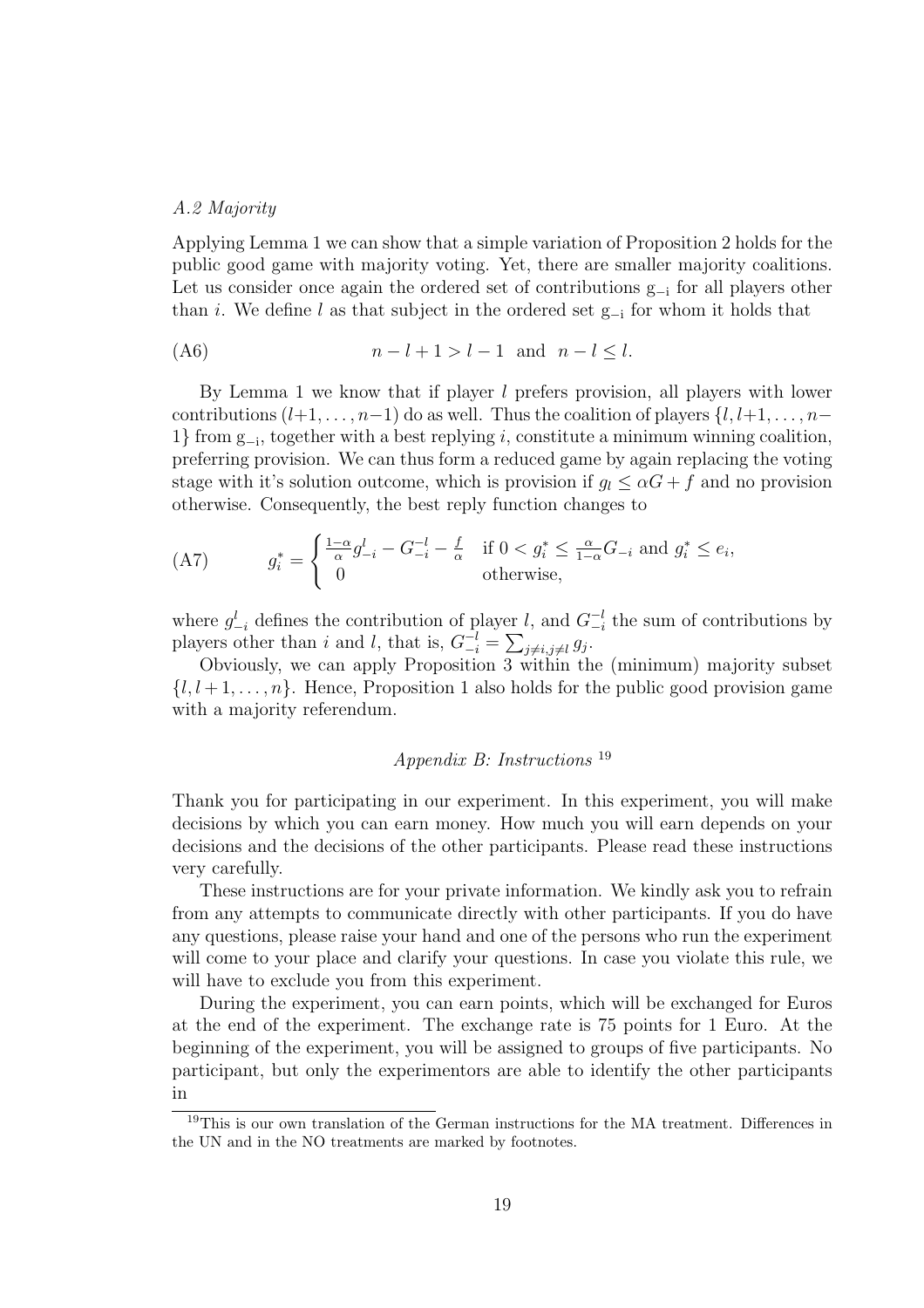#### The decision task

We will inform you about the exact setting of the experiment later. In what follows we describe the the general setting. Below the general descriptions you find a control questionnaire, which will help you to understand the rules for the decision task.

You will be matched in groups of five players each. Each member of the group has to decide how to invest 20 points. You can invest them for a private project or you can invest some or all of them for for a public project. Each point which is not invested in the public project will be automatically assigned to the private project.

#### Your income from the private project

For each point you invest for the private project you earn one point. For instance, if you invest 20 points for the private project (and, thus, invest nothing for the public project) you earn 20 points from the private project. If you invest 1 point for the private project, you earn 1 point from the private project. Nobody except you receives any income from your private project.

#### Your income from the public project

All group members earn for each point you invest for the public project as well as you earn for each point any other group member invests for the public project. For each group member, the income from the public project is as following:

#### income from the public project  $= sum$  of all investments for the public good  $\times 0.4$

For instance, if all investments for the public good sum up to 12 points you and each other group member earns  $12 \times 0.4 = 4.8$  points from the public project. For instance, if all investments for the public good sum up to 2 points you and each other group member earns  $2 \times 0.4 = 0.8$  points from the public project.

#### Your total income

Your total income is the sum of your earnings from the private project and your earnings from the public project. Thus

> your earnings from the private project  $(= 20 - your investment for the public project)$ + your earnings from the public project  $(= 0.4 \times \, \text{sum of all investments for the public project})$  $= total$  income

#### Detailed instructions

In total, you will interact with the other participants for  $2 \times 10$  rounds. In each round, you and four other participants will be matched in groups of five. For round 1 to round 10, you will interact with the same four group members. In round 11, you will be matched with four other participants and interact with them from round 11 to round 20.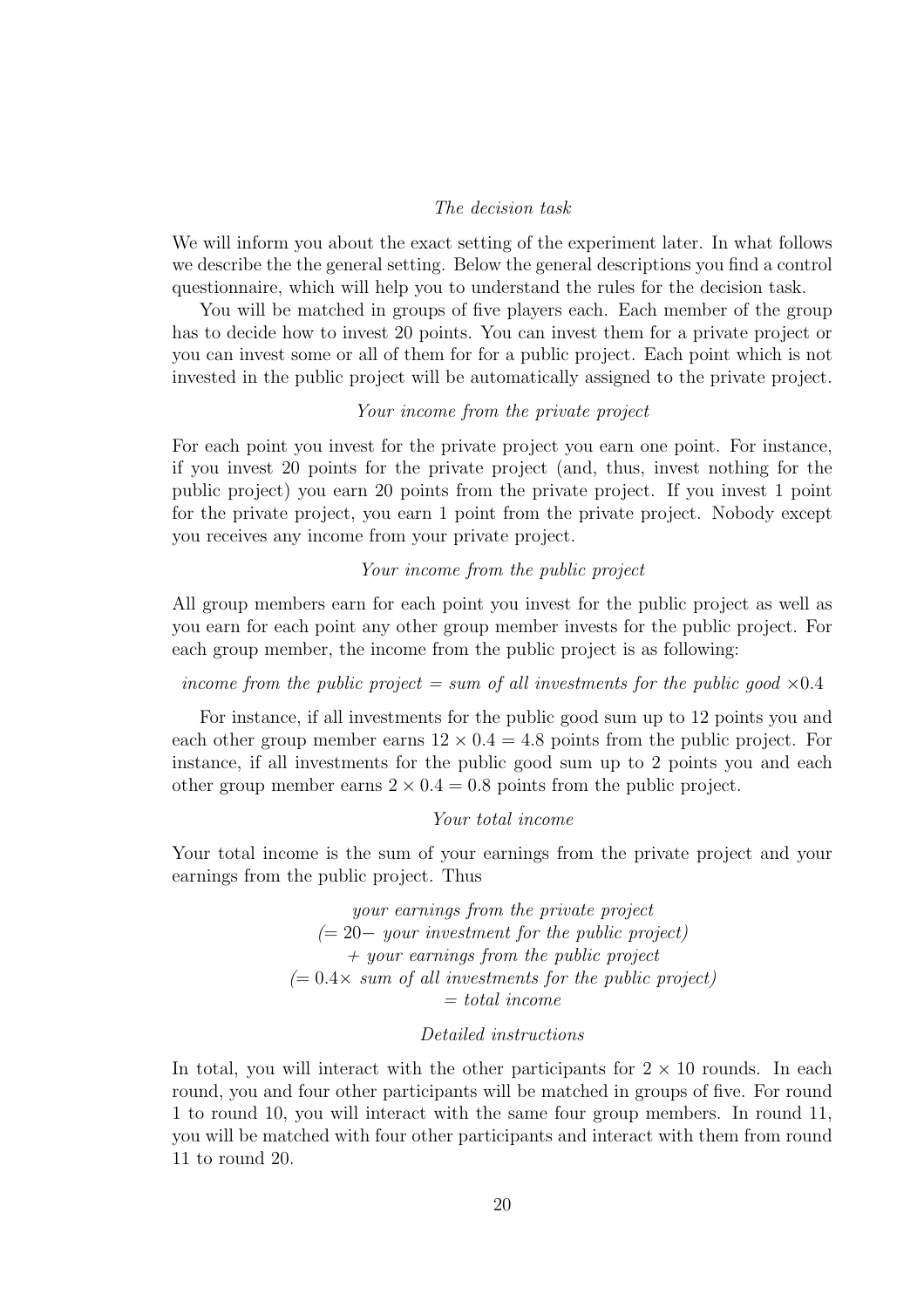#### Detailed description of each round

At the beginning of each round you and all other group members will be asked to decide how many points you wish to invest for the public project. Thereafter, we will inform you about the investments of all the other group members, and ask you to vote for or against the public project. Your vote tell us whether you would like the public project to be paid out according to the rule described above, or whether all group members who invested in the public project will be reimbursed these points, minus 1 point, for their private project.

If at least 3 members of a group vote for it, the public project will paid out according to the rules described above. If three or more vote against the public project, the total income in that round for all group members who invested 1 or more points for the public project will be 19 points, while the total income in that round for all group members who invested nothing for the public project will be 20 points.<sup>20</sup>

At the end of each round, you will be informed about the incomes and the decisions of all group members.

#### References

- BANKS, J., C. PLOTT, AND D. PORTER [1988], "An Experimental Analyisis of Unanimity in Public Goods Provision Mechanisms," Review of Economic Studies, 55, 301–322.
- Chaudhuri, A., S. Graziano, and P. Maitra [2006], "Social Learning and Norms in a Public Good Experiment with Inter-Generational Advice," Review of Economic Studies, 73, 357–380.
- Cinyabuguma, M., T. Page, and L. Putterman [2005], "Cooperation under the Threat of Expulsion in a Public Goods Experiment," Journal of Public Economics, 89, 1421–1435.
- EHRHART, K.-M. AND C. KESER [1999], "Mobility and Cooperation: On the Run," Working Paper 99s-24, CIRANO, Montreal.
- FEHR, E., AND S. GÄCHTER [2000], "Cooperation and Punishment in Public Good Experiments," American Economic Review, 90, 980–994.
- FELD, L., AND J. MATSUSAKA [2003], "Budget Referendums and Government Spending: Evidence from Swiss Cantons," Journal of Public Economics, 87, 2703–2724.
- – and J.-R. Tyran [2002], "Tax Evation and Voting: An Experimental Analysis," Kyklos, 55, 197–222.

Fischbacher, U. [1999], "Z-Tree: A Toolbox for Readymade Economic Experiments," Working Paper 21, Institute for Empirical Research in Economics, University of Zurich.

<sup>20</sup>For the UN treatment "If all members of the group vote for it, the public project will be paid out according to the rules described above. If one or more vote against the public project, the total income in that round for all group members who invested 1 or more points for the public project will be 19 points, while the total income in that round for all group members who invested nothing for the public project will be 20 points." For the NO treatment "Your vote and the votes of all other group members do not affect whether the public project is paid out. In any case, your earnings from the public and the private project follow the rules described above."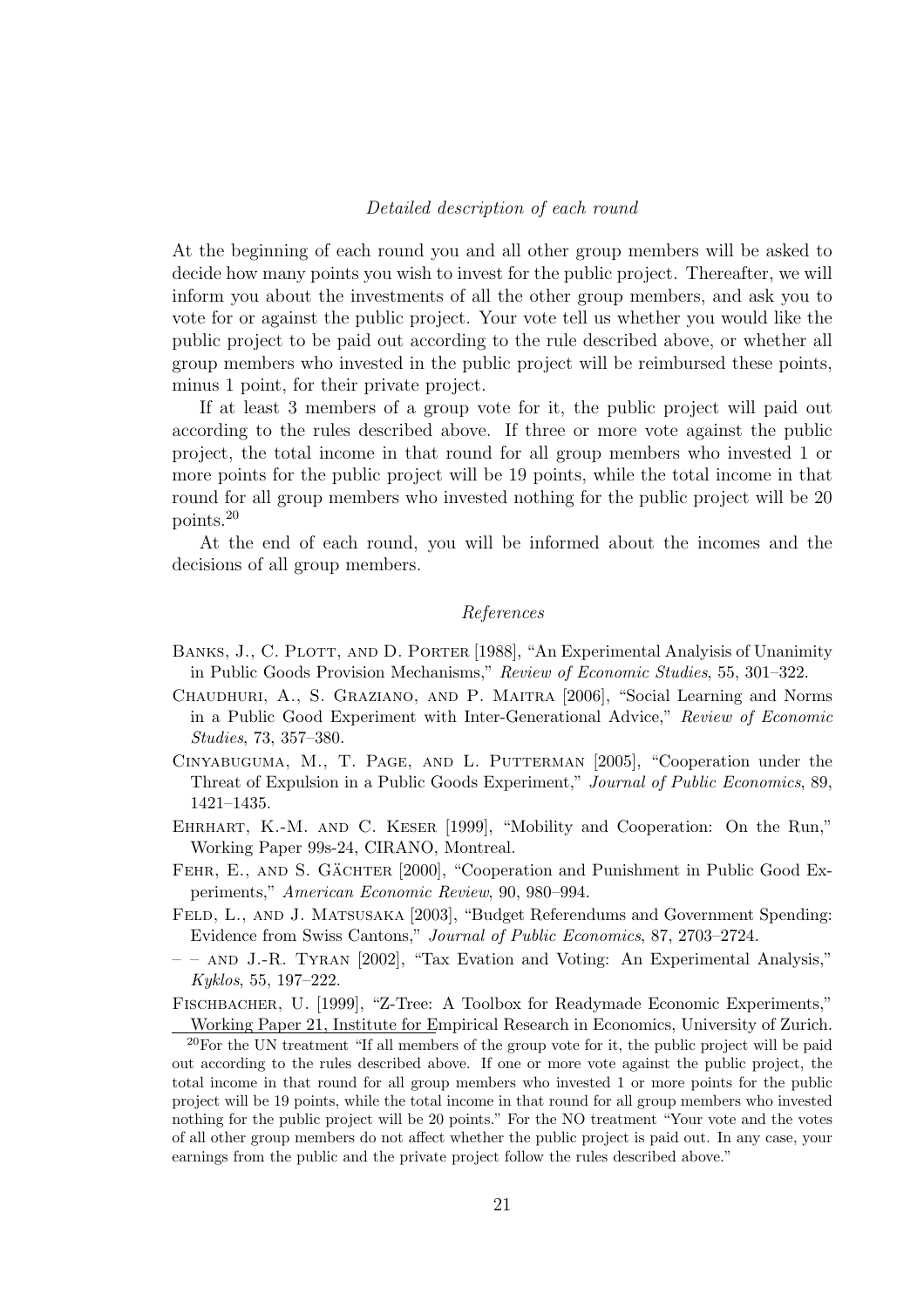- $-$ , S. GÄCHTER, AND E. FEHR [2001], "Are People Conditionally Cooperative? Evidence from a Public Goods Experiment," Economics Letters, 71, 397–404.
- Frey, B. [1994], "Direct Democracy: Politico-Economic Lessons from Swiss Experience," American Economic Review, 84, 338–342.
- Greiner, B. [2004], "An Online Recruitment System for Economic Experiments," pp. 79–93 in: K. Kremer and V. Macho (eds.), Forschung und wissenschaftliches Rechnen 2003, Gesellschaft für Wissenschaftliche Datenverarbeitung, Göttingen, GWDG Bericht 63.
- GROVES, T., AND J. LEDYARD [1977], "Optimal Allocation of Public Goods: A Solution to the 'Free Rider' Problem," Econometrica, 45, 783–809.
- Hirshleifer, D., and R. Rasmusen [1989], "Cooperation in a Repeated Prisoners' Dilemma with Ostracism," Journal of Economic Behavior and Organization, 12, 87– 106.
- ISAAC, R., K. MCCUE, AND C. PLOTT [1985], "Public Good Provision in an Experimental Environment," Journal of Public Economics, 26, 51–74.
- LEDYARD, J., AND T. PALFREY [1999], "A Characterization of Interim Efficiency with Public Goods," Econometrica, 67, 435–448.
- and [2002], "The Approximation of Efficient Public Good Mechanisms by Simple Voting Schemes," Journal of Public Economics, 83, 153–171.
- Masclet, D., C. Noussair, S. Tucker, and M.-C. Villeval [2003], "Monetary and Nonmonetary Punishment in the Voluntary Contribution Mechanism," American Economic Review, 93, 366–380.
- Moxnes, E., and E. van der Heijden [2003], "The Effect of Leadership in a Public Bad Experiment," Journal of Conflict Resolution, 47, 773–795.
- OSTROM, E., J. WALKER, AND R. GARDNER [1992], "Covenants with and without a Sword: Self-Governance is Possible," American Political Science Review, 86, 404–417.
- PAGE, T., L. PUTTERMAN, AND B. UNEL [2005], "Voluntary Association in Public Good Experiments: Reciprocity, Mimicry and Efficiency," The Economic Journal, 115, 1032– 1053.
- Pommerehne, W. [1978], "Institutional Approaches to Public Expenditure: Empirical Evidence from Swiss Municipalities," Journal of Public Economics, 9, 255–280.
- POTTERS, J., M. SEFTON, AND L. VESTERLUND [2005], "After you Endogenous Sequencing in Voluntary Contribution Games," Journal of Public Economics, 89, 1399– 1419.
- Romer, T., H. Rosenthal, and V. Munley [1992], "Economic Incentives and Political Institutions: Spending and Voting in School Referenda," Journal of Public Economics, 49, 1–33.
- Schimmelfennig, F., and U. Sedelmeier [2002], "Theorizing EU Enlargement: Research Focus, Hypotheses, and the State of Research," Journal of European Public Policy, 9, 500–528.
- Smith, V. [1980], "Experiments with a Decentralized Mechanism for Public Good Decisions," The American Economic Review, 70, 584–599.